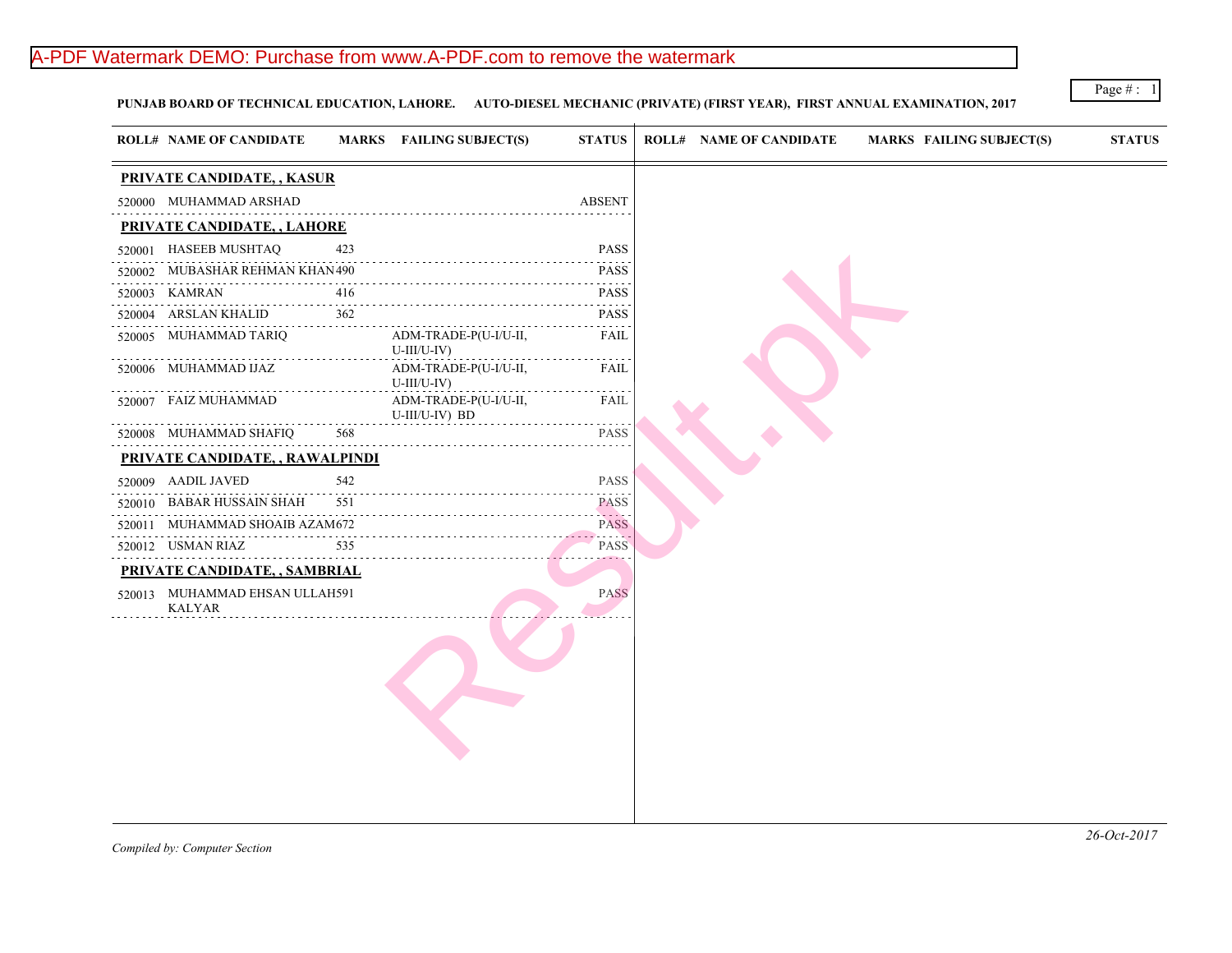### PUNJAB BOARD OF TECHNICAL EDUCATION, LAHORE. CIVIL DRAFTSMAN (PRIVATE) (FIRST YEAR), FIRST ANNUAL EXAMINATION,

| <b>ROLL# NAME OF CANDIDATE</b>              |   | <b>MARKS</b> FAILING SUBJECT(S)                         | <b>STATUS</b>    |  | <b>ROLL# NAME OF CANDIDATE</b> | <b>MARKS FAIL</b> |
|---------------------------------------------|---|---------------------------------------------------------|------------------|--|--------------------------------|-------------------|
| PRIVATE CANDIDATE, , LAHORE                 |   |                                                         |                  |  |                                |                   |
| 520014 KAMRAN MAHMOOD<br><b>SAEED</b>       |   | CDM-TRADE-P(PR)                                         | FAIL             |  |                                |                   |
| 520015 RAHEEL YOUSAF                        | . |                                                         | ABSENT           |  |                                |                   |
| 520016 AHMED SAEED                          |   | CDM-TRADE-P(U-I/U-II, PR)                               | FAIL<br>.        |  |                                |                   |
| 520017 HUSSAN MEHDI                         |   | CDM-TRADE-P(PR)                                         | FAIL             |  |                                |                   |
| 520018 MUHAMMAD AQIB                        |   | CDM-TRADE-P(PR)                                         | FAIL             |  |                                |                   |
| <u>PRIVATE CANDIDATE, , MANDI BAHAUDDIN</u> |   |                                                         |                  |  |                                |                   |
| 520019 MIRZA AHSAN ULLAH                    |   |                                                         | <b>ABSENT</b>    |  |                                |                   |
| <b>PRIVATE CANDIDATE, , MULTAN</b>          |   |                                                         |                  |  |                                |                   |
| 520020 ZEESHAN ALI                          |   | CDM-TRADE-P(PR)                                         | FAIL             |  |                                |                   |
| 520021 MUHAMMAD ADNAN                       |   | CDM-TRADE-P(PR)                                         | a conce<br>FAIL  |  |                                |                   |
| 520022 MALIK NADIR KHAN                     |   |                                                         | <b>ABSENT</b>    |  |                                |                   |
| 520023 MUHAMMAD YOUSAF                      |   | CDM-TRADE-P(U-IV/U-V, PR)                               | FAIL             |  |                                |                   |
| PRIVATE CANDIDATE, , RAWALPINDI             |   |                                                         |                  |  |                                |                   |
| 520024 AWAIS AQEEL                          |   | CDM-TRADE-P(PR)                                         | FAIL             |  |                                |                   |
| 520025 DAUD AMJAD                           |   | CDM-TRADE-P(U-III, U-IV/U-V,<br>PR)                     | <b>FAIL</b>      |  |                                |                   |
| PRIVATE CANDIDATE, , SAMBRIAL               |   |                                                         |                  |  |                                |                   |
| 520026 AMER PERVAZ                          |   | CDM-TRADE-P(U-I/U-II, PR)                               | <b>FAIL</b>      |  |                                |                   |
| 520027 JUNAID KHALID                        |   |                                                         | <b>ABSENT</b>    |  |                                |                   |
| PRIVATE CANDIDATE,, WAH CANTT               |   |                                                         |                  |  |                                |                   |
| 520028 SOHAIB WAQAR AHEMAD                  |   |                                                         | <b>FULL FAIL</b> |  |                                |                   |
| 520029 MUHAMMAD SHABAN ALI                  |   | CDM-TRADE-P(U-I/U-II, UFAILL(No Chance)<br>$U$ -IV/U-V) |                  |  |                                |                   |
|                                             |   |                                                         |                  |  |                                |                   |
|                                             |   |                                                         |                  |  |                                |                   |
|                                             |   |                                                         |                  |  |                                |                   |
|                                             |   |                                                         |                  |  |                                |                   |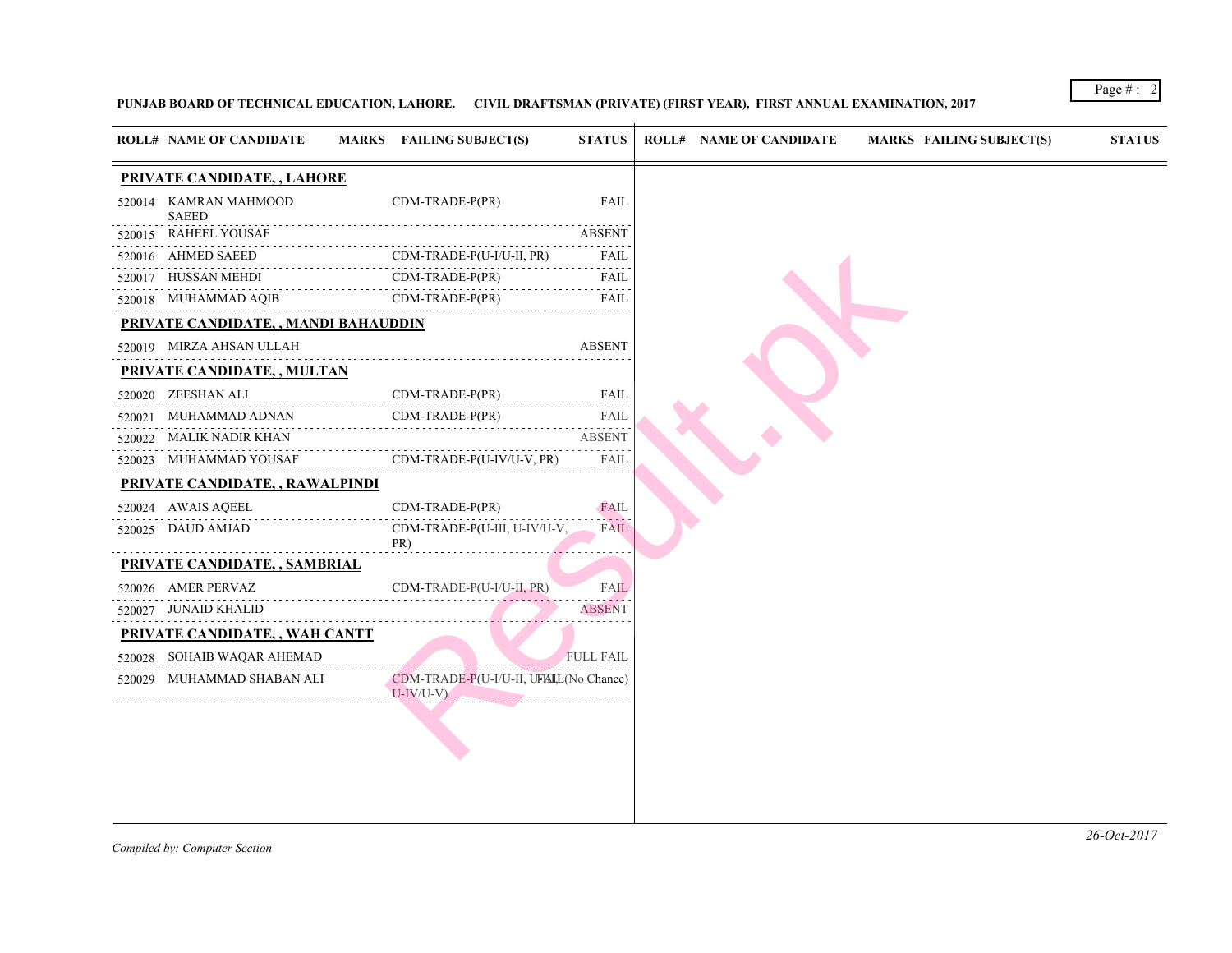### PUNJAB BOARD OF TECHNICAL EDUCATION, LAHORE. CIVIL DRAFTSMAN (REGULAR) (FIRST YEAR), FIRST ANNUAL EXAMINATION

| <b>ROLL# NAME OF CANDIDATE</b><br>MARKS FAILING SUBJECT(S)      | <b>STATUS</b> | <b>ROLL# NAME OF CANDIDATE</b> | <b>MARKS FAIL</b> |  |
|-----------------------------------------------------------------|---------------|--------------------------------|-------------------|--|
| SCHOOL FOR ELECTRICIAN, DEV SMAJ ROAD, LAHORE                   |               |                                |                   |  |
| 520030 TAIMOOR RASHID<br>CDM-TRADE-R(U-III, PR)                 | <b>FAIL</b>   |                                |                   |  |
| 520031 MUHAMMAD NAWAZ<br>CDM-TRADE-R(U-I/U-II, U-III,<br>PR)    | FAIL          |                                |                   |  |
| CDM-TRADE-R(U-I/U-II,<br>520032 AHMAD ZULFIQAR<br>U-IV/U-V, PR) | FAIL          |                                |                   |  |
| CDM-TRADE-R(U-III, PR)<br>520033 ZAIN ALI                       | FAIL          |                                |                   |  |
| 520034 QAZI MUHAMMAD FAHAD 553                                  | <b>PASS</b>   |                                |                   |  |
| KASIB VOCATIONAL TRAINING INSTITUTE, 242-B, GULGASHT COLONY,    |               |                                |                   |  |
| OPP. GOVT. SCIENCE COLLEGE, BOSAN ROAD, MULTAN                  |               |                                |                   |  |
| CDM-TRADE-R(U-IV/U-V)<br>520035 ABDUL RAUF                      | FAIL          |                                |                   |  |
| 520036 ANWAR-UL-HASSAN<br>CDM-TRADE-R(U-IV/U-V, PR)             | FAIL          |                                |                   |  |
|                                                                 |               |                                |                   |  |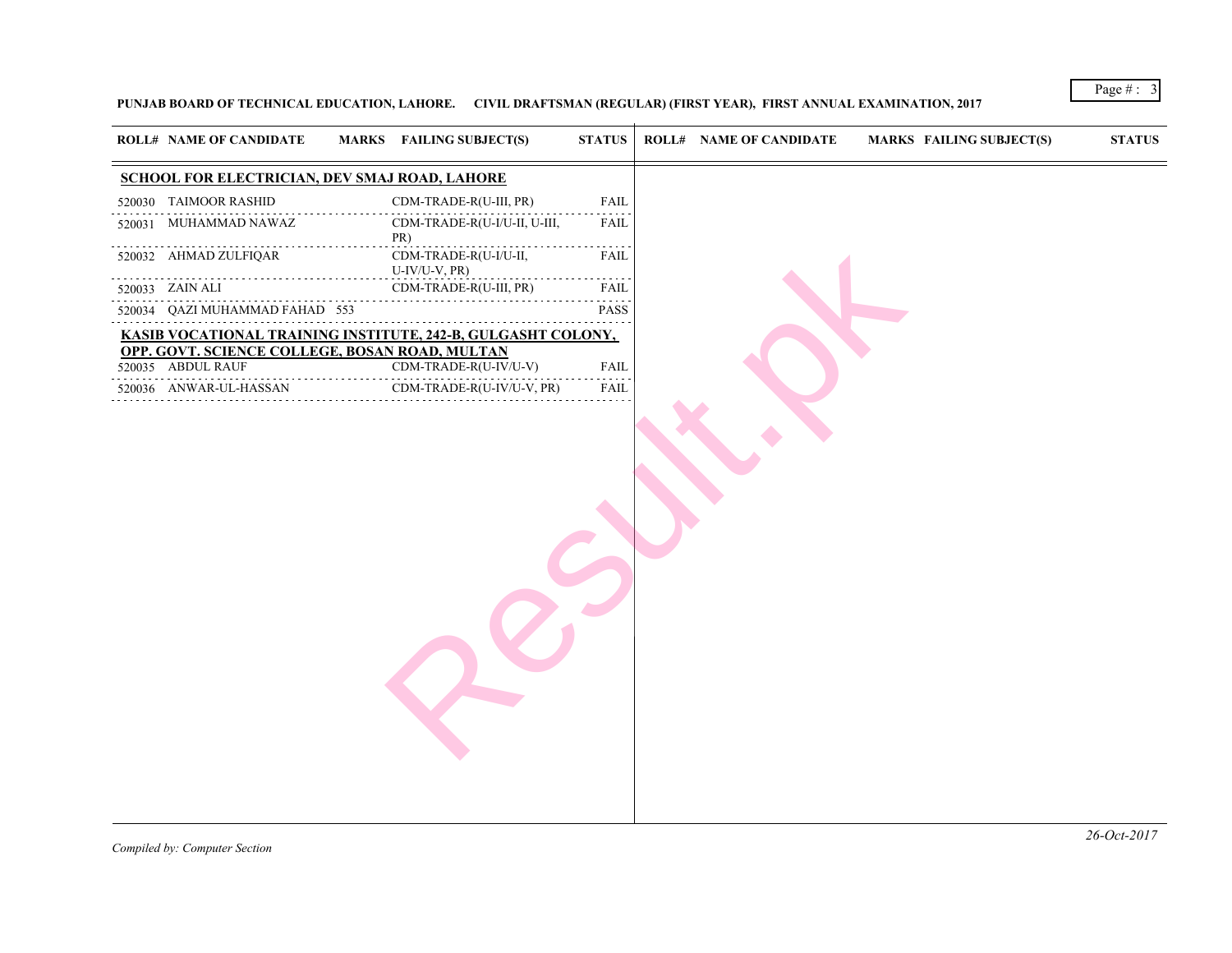### PUNJAB BOARD OF TECHNICAL EDUCATION, LAHORE. ELECTRICIAN TRADE (PRIVATE) (FIRST YEAR), FIRST ANNUAL EXAMINATIO

| <b>ROLL# NAME OF CANDIDATE</b>                  |     | MARKS FAILING SUBJECT(S)                                | <b>STATUS</b> | <b>ROLL# NAME OF CANDIDATE</b> | <b>MARKS FAIL</b> |
|-------------------------------------------------|-----|---------------------------------------------------------|---------------|--------------------------------|-------------------|
| PRIVATE CANDIDATE, , GUJRAT                     |     |                                                         |               | 520057 SIKANDAR ALI            | 421               |
| 520426 ASID IQBAL                               |     |                                                         | R.L.A         | 520058 MOHSIN ABBAS            | 436               |
| PRIVATE CANDIDATE, , LAHORE                     |     |                                                         |               | 520059 MUHAMMAD YOUSAF         | 406               |
| 520037 SAMI UL HAQ                              | 486 |                                                         | <b>PASS</b>   | 520060 ADEEL HAROON            | 428               |
| 520038 MUHAMMAD AMIR NAZAR 459                  |     |                                                         | <b>PASS</b>   | 520061 MUHAMMAD IMRAN          |                   |
| 520039 MUHAMMAD IMRAN KHAN 473                  |     |                                                         | <b>PASS</b>   | 520062 WAQAR YOUNAS            | 439               |
| 520040 NOUMAN                                   | 538 |                                                         | <b>PASS</b>   | 520063 HAFIZ IMRAN KHALID      | 411               |
| 520041 USMAN ALI                                | 560 |                                                         | <b>PASS</b>   |                                |                   |
| 520042 MUHAMMAD UMAR AKRAM473                   |     |                                                         | <b>PASS</b>   |                                |                   |
| 520043 BILAL ALI                                |     | 392<br>BD ELTR-TRADE-P(U-III/U-IV) FAIL                 |               |                                |                   |
| 520044 MUHAMMAD TAHIR B                         |     |                                                         |               |                                |                   |
|                                                 |     |                                                         |               |                                |                   |
|                                                 |     |                                                         |               |                                |                   |
| 520047 HAMID ZAHEER                             |     | $\frac{570}{100}$ PASS                                  |               |                                |                   |
| 520048 MOAZ SIDDIQUE<br>527                     |     |                                                         | <b>PASS</b>   |                                |                   |
| <b>PRIVATE CANDIDATE, , MULTAN</b>              |     |                                                         |               |                                |                   |
| 520049 RAO MUHAMMAD SUBHAN 552                  |     |                                                         | <b>PASS</b>   |                                |                   |
| PRIVATE CANDIDATE, , OKARA                      |     |                                                         |               |                                |                   |
| 520050 MUHAMMAD SHAHID<br><b>AKRAM</b>          | 416 |                                                         | <b>PASS</b>   |                                |                   |
| PRIVATE CANDIDATE, , RAWALPINDI                 |     |                                                         |               |                                |                   |
| 520051 ABDUL RAZZAQ                             |     | BD ELTR-TRADE-P(U-III/U-IV,<br>PR)                      | <b>FAIL</b>   |                                |                   |
| 520052 MUHAMMAD DANISH<br>HASSAN                | 548 |                                                         | <b>PASS</b>   |                                |                   |
| 520053 QAMAR SHEHZAD                            |     | ELTR-TRADE-P(U-III/U-IV)<br>LD ELTR-TRADE-P(U-III/U-IV) | FAIL          |                                |                   |
| HAIDER $572$<br>A $572$<br>520054 SAMRAN HAIDER |     |                                                         | <b>PASS</b>   |                                |                   |
| 520055 ALI RAZA<br>$ZA$ 572                     |     |                                                         | <b>PASS</b>   |                                |                   |
| 520056 AAMIR IQBAL                              |     | ELTR-TRADE-P(U-III/U-IV)                                | FAIL          |                                |                   |
| PRIVATE CANDIDATE, , SHEIKHUPURA                |     |                                                         |               |                                |                   |
|                                                 |     |                                                         |               |                                |                   |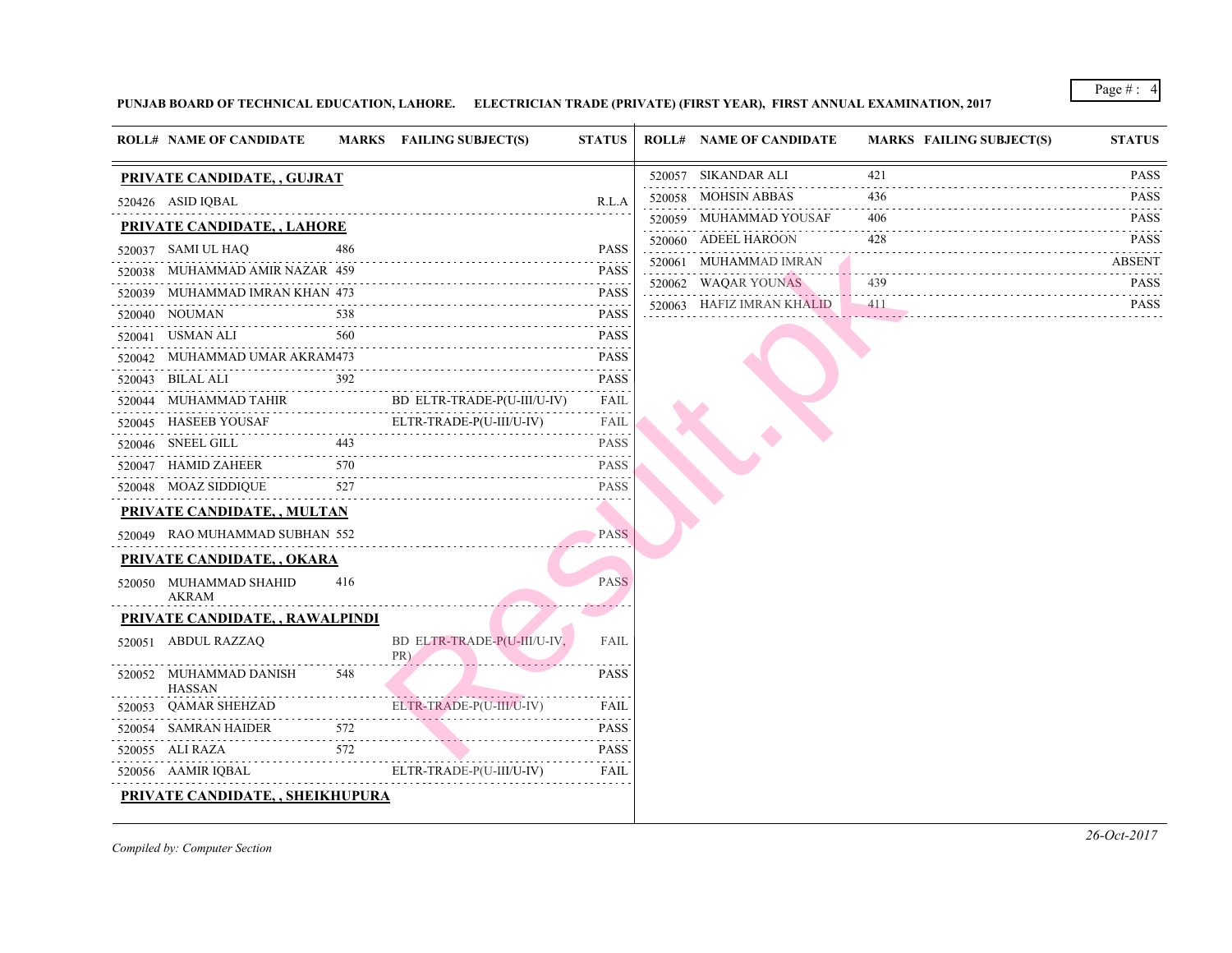### PUNJAB BOARD OF TECHNICAL EDUCATION, LAHORE. ELECTRICIANS TRADE (REGULAR) (FIRST YEAR), FIRST ANNUAL EXAMINAT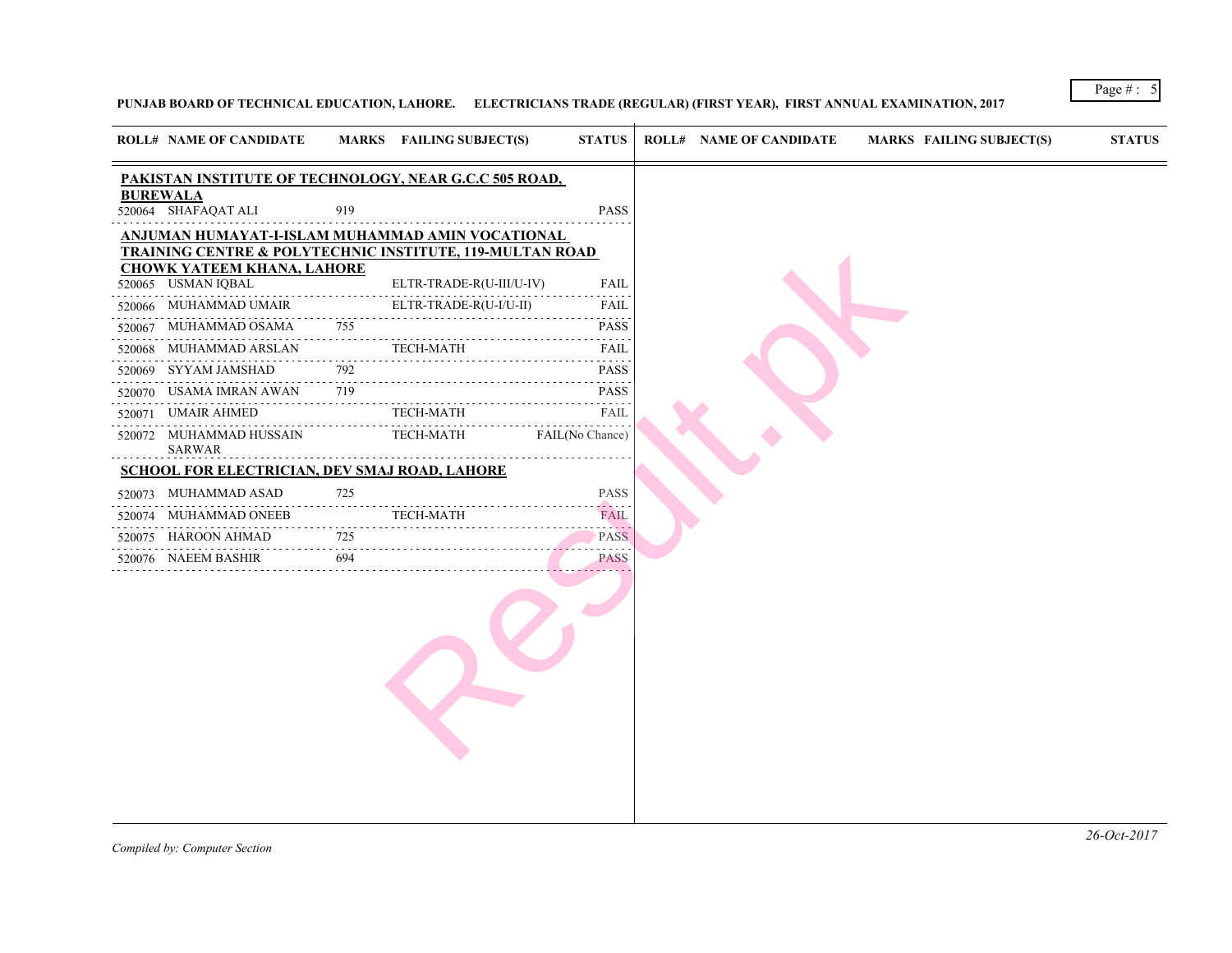### PUNJAB BOARD OF TECHNICAL EDUCATION, LAHORE. GENERAL FITTER TRADE (PRIVATE) (FIRST YEAR), FIRST ANNUAL EXAMINA

| <b>ROLL# NAME OF CANDIDATE</b> |     | MARKS FAILING SUBJECT(S) | STATUS          | <b>ROLL# NAME OF CANDIDATE</b> | <b>MARKS FAIL</b> |
|--------------------------------|-----|--------------------------|-----------------|--------------------------------|-------------------|
| PRIVATE CANDIDATE, , SAMBRIAL  |     |                          |                 |                                |                   |
| 520077 MUZAMAL AHMED           | 532 |                          | $\mathbf{PASS}$ |                                |                   |
|                                |     |                          |                 |                                |                   |
|                                |     |                          |                 |                                |                   |
|                                |     |                          |                 |                                |                   |
|                                |     |                          |                 |                                |                   |
|                                |     |                          |                 |                                |                   |
|                                |     |                          |                 |                                |                   |
|                                |     |                          |                 |                                |                   |
|                                |     |                          |                 |                                |                   |
|                                |     |                          |                 |                                |                   |
|                                |     |                          |                 |                                |                   |
|                                |     |                          |                 |                                |                   |
|                                |     |                          |                 |                                |                   |
|                                |     |                          |                 |                                |                   |
|                                |     |                          |                 |                                |                   |
|                                |     |                          |                 |                                |                   |
|                                |     |                          |                 |                                |                   |
|                                |     |                          |                 |                                |                   |
|                                |     |                          |                 |                                |                   |
|                                |     |                          |                 |                                |                   |
|                                |     |                          |                 |                                |                   |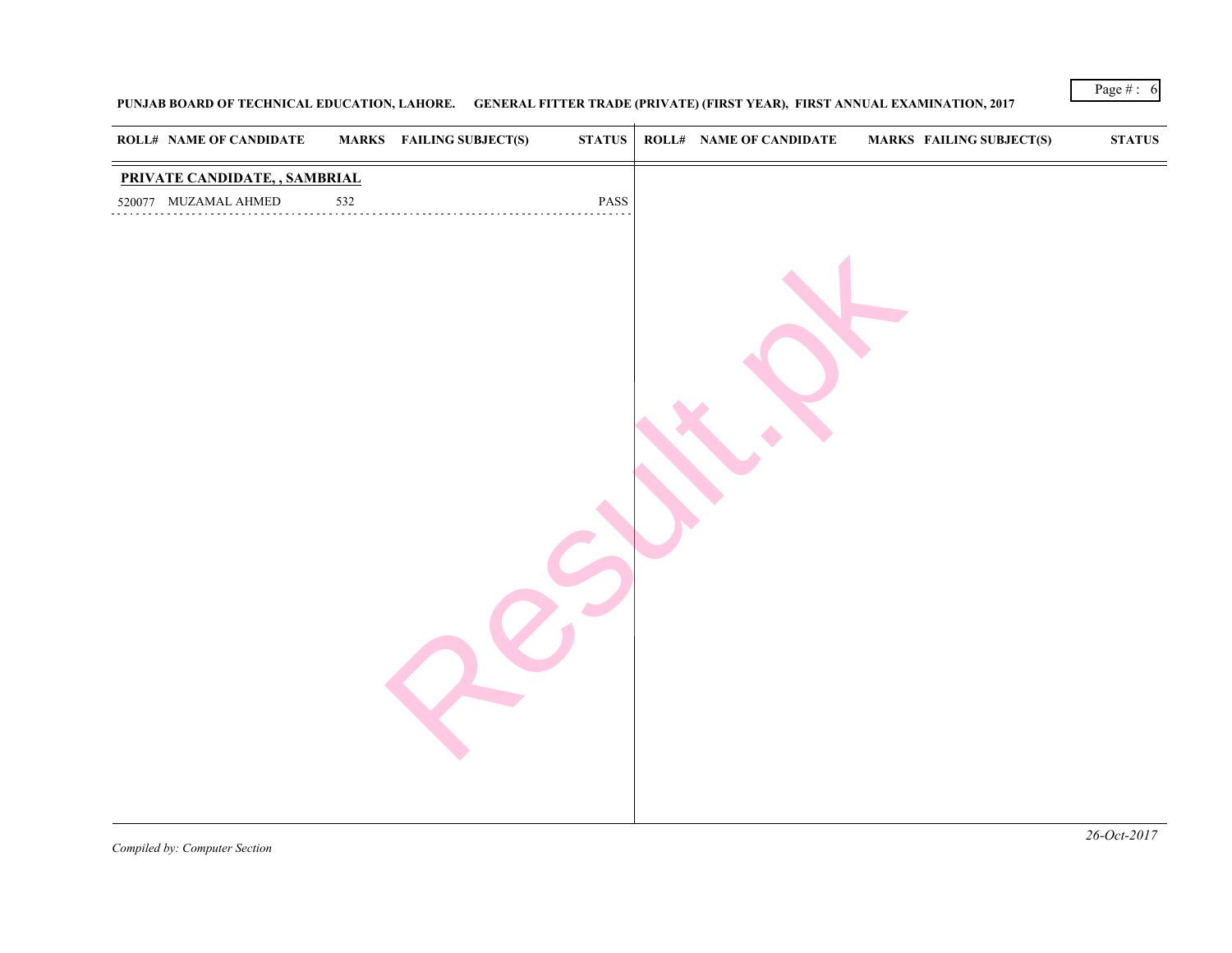### PUNJAB BOARD OF TECHNICAL EDUCATION, LAHORE. MACHINIST TRADE (PRIVATE) (FIRST YEAR), FIRST ANNUAL EXAMINATION,

|        | <b>ROLL# NAME OF CANDIDATE</b>         |     | MARKS FAILING SUBJECT(S) | <b>STATUS</b>                                                                                                                         | <b>ROLL# NAME OF CANDIDATE</b>  | <b>MARKS FAIL</b> |
|--------|----------------------------------------|-----|--------------------------|---------------------------------------------------------------------------------------------------------------------------------------|---------------------------------|-------------------|
|        | <b>PRIVATE CANDIDATE, , LAHORE</b>     |     |                          |                                                                                                                                       | 520104 IMRAN UL HASSAN          | 410               |
|        | 520078 HAMZA AHMAD                     |     | MACH-TRADE-P(U-I/U-II)   | <b>FAIL</b>                                                                                                                           | 520105 MUHAMMAD ABRAR           | 417               |
|        | 520079 SALMAN NAIMAT                   |     |                          | <b>ABSENT</b>                                                                                                                         | 520106 MUHAMMAD WAQAR<br>ARSHAD | 428               |
|        | <b>PRIVATE CANDIDATE, , RAWALPINDI</b> |     |                          |                                                                                                                                       | 520107 AZIZ UR REHMAN           | 406               |
|        | 520080 AAMIR HUSSIAN                   | 544 |                          | <b>PASS</b>                                                                                                                           | 520108 MUHAMMAD ABU BAKAR 391   |                   |
|        | 520081 HAMMAD UL HASSAN                |     |                          | <b>ABSENT</b>                                                                                                                         | 520109 MUSLAM KHALID            | 395               |
|        | 520082 AAMIR SHEHZAD                   |     |                          | <b>PASS</b>                                                                                                                           | 520110 ALI RAZA                 | 421               |
|        | PRIVATE CANDIDATE, , SHEIKHUPURA       |     |                          |                                                                                                                                       | 520111 MUHAMMAD UMAIR           | 418               |
|        | 520083 ASIF ARSHAD                     | 390 |                          | <b>PASS</b>                                                                                                                           | 520112 ILYAS AHMAD              | 412               |
|        | 520084 MUHAMMAD ZEESHAN                | 398 |                          | <b>PASS</b>                                                                                                                           | 520113 FAISAL NAVEED            | 358               |
|        | 520085 ABDUL HAFEEZ                    |     | MACH-TRADE-P(U-I/U-II)   | FAIL                                                                                                                                  | 520114 MOHSIN FAROOQ            | 421               |
|        | 520086 SHAHBAZ SHAHID                  | 402 |                          | <b>PASS</b>                                                                                                                           | 520115 AFTAB AHMAD              | 407               |
|        | 520087 MUHAMMAD ALEEM<br>ANWAR         | 439 |                          | <b>PASS</b>                                                                                                                           | 520116 MUHAMMAD AZIL            | 410               |
|        | 520088 HASSAN RAZA                     | 390 |                          | <b>PASS</b>                                                                                                                           | 520117 KHURRAM ASHFAQ           | 402               |
| 520089 | MUHAMMAD RAFAQ                         | 476 |                          | $\mathcal{L}^{\mathcal{A}}(\mathcal{A})=\mathcal{L}^{\mathcal{A}}(\mathcal{A})=\mathcal{L}^{\mathcal{A}}(\mathcal{A})$<br><b>PASS</b> | 520118 MIRZA SHAHZAIB AYUB      | 395               |
|        | 520090 AHMAD ARSLAN KHAN               | 384 |                          | بالأستانية<br><b>PASS</b>                                                                                                             |                                 |                   |
|        | 520091 KHURAM NISHAT                   | 378 |                          | Saabad Sa<br><b>PASS</b>                                                                                                              |                                 |                   |
|        | 520092 MUHAMMAD NAWAZ                  | 407 |                          | <b>PASS</b>                                                                                                                           |                                 |                   |
| 520093 | MUHAMMAD AHMAD                         | 400 |                          | <b>PASS</b>                                                                                                                           |                                 |                   |
| 520094 | WAQAS AHMAD                            | 410 |                          | . . <i>.</i><br><b>PASS</b>                                                                                                           |                                 |                   |
| 520095 | NABEEL AHMED                           |     |                          | .<br>PASS                                                                                                                             |                                 |                   |
| 520096 | EHTISHAM SAFDAR                        | 437 |                          | <b>PASS</b>                                                                                                                           |                                 |                   |
|        | 520097 ASIF SHABBIR                    | 453 |                          | <b>PASS</b>                                                                                                                           |                                 |                   |
|        | 520098 ABID NIAZ                       |     | MACH-TRADE-P(U-III/U-IV) | .<br>FAIL                                                                                                                             |                                 |                   |
|        | 520099 MUHAMMAD ISHTIAQ                | 412 |                          | <b>PASS</b>                                                                                                                           |                                 |                   |
|        | 520100 AHMAD RAZA                      | 397 |                          | <b>PASS</b>                                                                                                                           |                                 |                   |
|        | 520101 ADEEL SHAH                      | 433 |                          | PASS                                                                                                                                  |                                 |                   |
|        | 520102 SHAHZAD SHAUKAT                 | 424 |                          | <b>PASS</b>                                                                                                                           |                                 |                   |
|        | 520103 ABAID ULLAH                     | 403 |                          | PASS                                                                                                                                  |                                 |                   |
|        |                                        |     |                          |                                                                                                                                       |                                 |                   |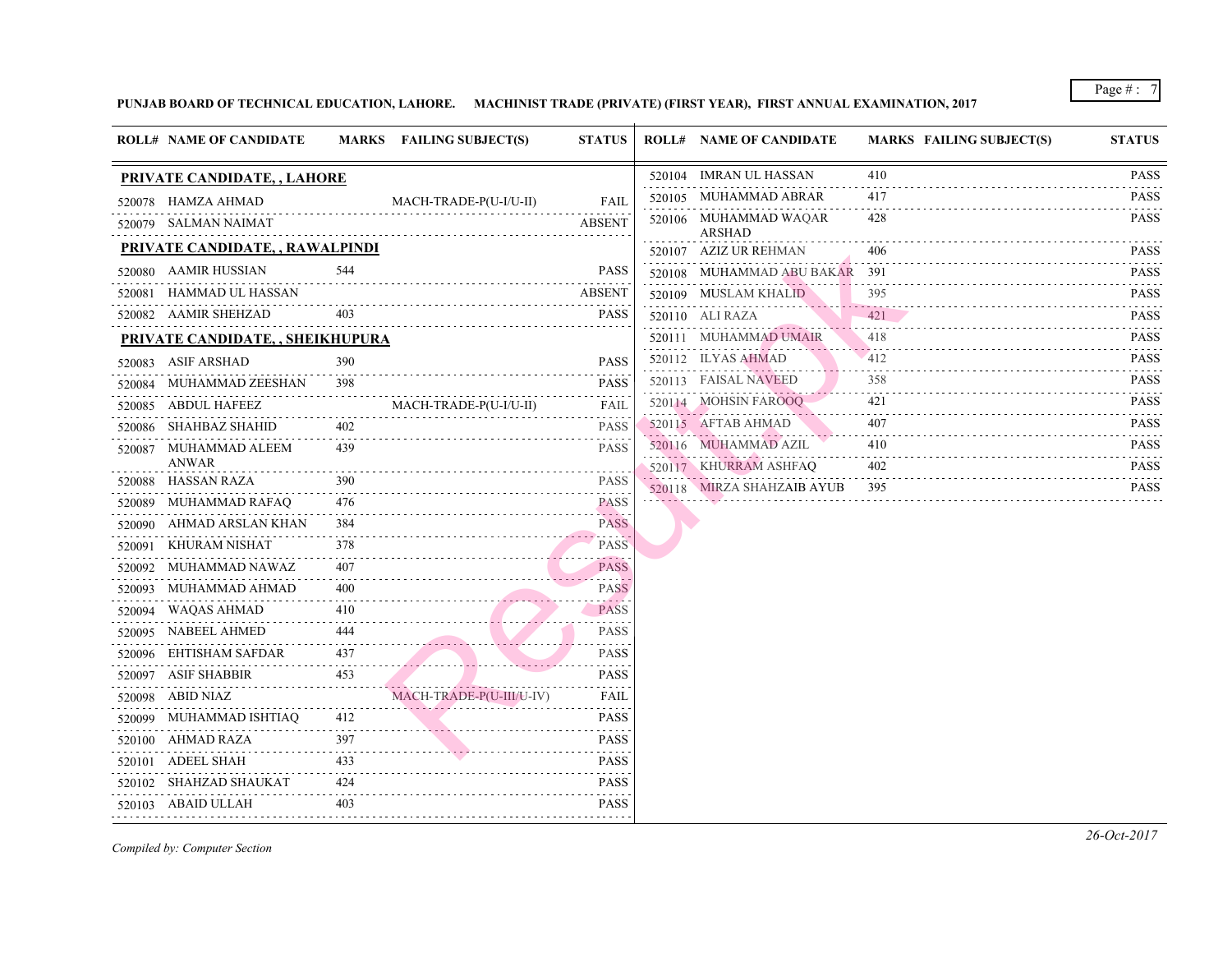### PUNJAB BOARD OF TECHNICAL EDUCATION, LAHORE. MECHANICAL DRAFTSMAN (PRIVATE) (FIRST YEAR), FIRST ANNUAL EXAMIN

|        | <b>ROLL# NAME OF CANDIDATE</b>          |                             | <b>MARKS</b> FAILING SUBJECT(S) | <b>STATUS</b>                                     | <b>ROLL# NAME OF CANDIDATE</b> | <b>MARKS FAIL</b> |  |
|--------|-----------------------------------------|-----------------------------|---------------------------------|---------------------------------------------------|--------------------------------|-------------------|--|
|        | PRIVATE CANDIDATE, , LAHORE             |                             |                                 |                                                   |                                |                   |  |
|        | 520119 SOHAIB FAYYAZ                    |                             | $MDM-TRADE-P(PR)$               | FAIL<br>.                                         |                                |                   |  |
|        | PRIVATE CANDIDATE,, WAH CANTT           |                             |                                 |                                                   |                                |                   |  |
|        | 520120 MUHAMMAD SABEEH UL 560<br>HASSAN |                             |                                 | PASS                                              |                                |                   |  |
| 520121 | REHMAT JAMAL<br>.                       | $\sim$ $\sim$ $\sim$<br>718 | .                               | $\sim$ $\sim$ $\sim$ $\sim$ $\sim$<br><b>PASS</b> |                                |                   |  |
|        | 520122 SIKANDER JAVED<br>.              | 531                         |                                 | PASS                                              |                                |                   |  |
|        |                                         |                             |                                 |                                                   |                                |                   |  |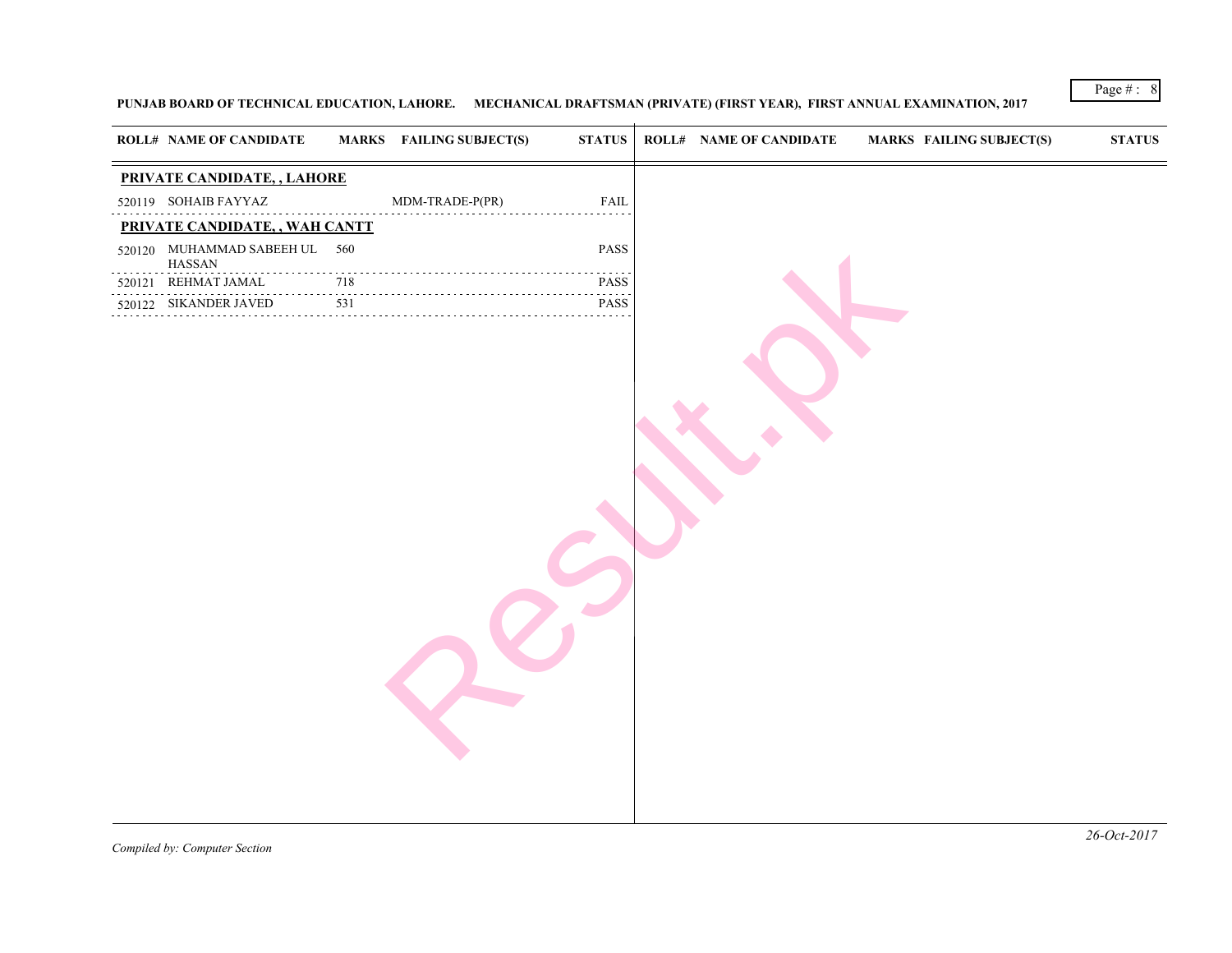PUNJAB BOARD OF TECHNICAL EDUCATION, LAHORE. REFRIGERATION AND AIR-CONDITIONING MECHANIC (PRIVATE) (FIRST YEA **EXAMINATION, 2017**

| <b>ROLL# NAME OF CANDIDATE</b>                |     | MARKS FAILING SUBJECT(S)                           | <b>STATUS</b>                  | <b>ROLL# NAME OF CANDIDATE</b>            | <b>MARKS FAIL</b> |
|-----------------------------------------------|-----|----------------------------------------------------|--------------------------------|-------------------------------------------|-------------------|
| PRIVATE CANDIDATE, , BUREWALA                 |     |                                                    |                                | 520145 MUHAMMAD AMEEN<br><b>SUBHANI</b>   |                   |
| 520123 MUHAMMAD MASOOD                        | 659 |                                                    | <b>PASS</b>                    | 520146 MUHAMMAD ALI REHMAN                |                   |
| 520124 SAJID ALI                              | 591 |                                                    | <b>PASS</b>                    | 520147 MUHAMMAD USMAN                     | 449               |
| 520125 MUHAMMAD NAEEM                         | 542 |                                                    | <b>PASS</b>                    | 520148 ALI BADAR                          | <b>RACI</b>       |
| PRIVATE CANDIDATE, , FAISALABAD               |     |                                                    |                                |                                           | $U-III/$          |
| 520126 MUHAMMAD SHAFIQUE                      |     |                                                    | <b>ABSENT</b>                  | 520149 AMOON MUNAWAR                      |                   |
| <b>ANSER</b>                                  |     | 520127 MUHAMMAD ADNAN SAJID RACM-TRADE-P(U-I/U-II) | FAIL                           | 520150 AQIB TARIQ                         | 484               |
|                                               |     |                                                    |                                | 520151 MIR MOHAMMAD 486                   |                   |
| PRIVATE CANDIDATE, , GUJRANWALA               |     |                                                    |                                | PRIVATE CANDIDATE,, MIAN CHANNU           |                   |
| 520128 ADNAN AKRAM                            |     |                                                    | RL Fee                         | 520152 MUHAMMAD RAMZAN                    | 486               |
| <b>PRIVATE CANDIDATE, , KASUR</b>             |     |                                                    |                                | 520153 MUHAMMAD HASNAIN                   | 423               |
| 520129 SHAKEEL ARIF                           |     |                                                    | <b>PASS</b>                    | 520154 KHAWAR ALI                         | 538               |
| 520130 QURBAN ALI                             | 444 |                                                    | <b>PASS</b>                    | 520155 HARAM RASHID                       | 421               |
| PRIVATE CANDIDATE, , LAHORE                   |     |                                                    |                                | PRIVATE CANDIDATE, , MUZAFFARGARH         |                   |
| 520131 MUHAMMAD ARSLAN                        |     | BD RACM-TRADE-P(U-I/U-II,<br>$U-III/U-IV)$         | <b>FAIL</b>                    | 520156 SHAHEER AHMAD                      | <b>BD</b>         |
| 520132 MUHAMMAD NAVEED                        |     |                                                    | <b>ABSENT</b>                  | PRIVATE CANDIDATE, , OKARA                |                   |
| 520133 ABRAR HUSSAIN                          |     | 0133 ABRAR HUSSAIN 461 PASS                        | $\sim$ PASS                    | 520157 HASSAN ALI                         | 478               |
| 520134 MUHAMMAD IKRAM                         |     | 520134 MUHAMMAD IKRAM ABSENT                       |                                | PRIVATE CANDIDATE,, RAWALAKOT(AJK)        |                   |
|                                               |     | 520135 WASIM YOUSUF 511                            | <b>PASS</b>                    | 520158 ADIL ZAHEER KHAN                   | 578               |
| 520136 ARSHAD IQBAL                           | 501 |                                                    | . <i>.</i><br><b>PASS</b><br>. | 520422 HAMZA AFSAR                        |                   |
| 520137 WAJID RAFIQUE                          | 499 |                                                    | <b>PASS</b>                    | PRIVATE CANDIDATE, , RAWALPINDI           |                   |
| 520138 MUHAMMAD GULZAIB<br><b>SUBHANI</b>     | 465 |                                                    | <b>PASS</b>                    | 520159 ABU BAKER HUSSAN<br><b>FAROOOI</b> | 513               |
|                                               |     | $520139$ HAMZA ZULFIQAR $511$                      | <b>PASS</b>                    | 520160 ABDUL RAHMAN KHAN                  | 579               |
| 520140 ARSLAN                                 |     |                                                    | <b>FULL FAIL</b>               | 520161 TOUQEER AHMED                      | 521               |
| 520141 HASSAN FARAZ                           |     |                                                    | <b>PASS</b>                    | 520162 MAZHAR HUSSAIN                     | 601               |
| 520142 BILAL ASLAM                            | 436 |                                                    | <b>PASS</b>                    | 520163 ABDULLAH TARIQ                     |                   |
| 520143 HAFIZ MUHAMMAD                         | 529 |                                                    | <b>PASS</b>                    | 520164 AKASH AFAQ ABBASI                  | 524               |
| <b>BILAWAL BUTT</b><br>520144 MUHAMMAD ASHRAF | 476 |                                                    | <b>PASS</b>                    | 520165 QAZI HAMZA                         | 555               |
|                                               |     |                                                    |                                |                                           |                   |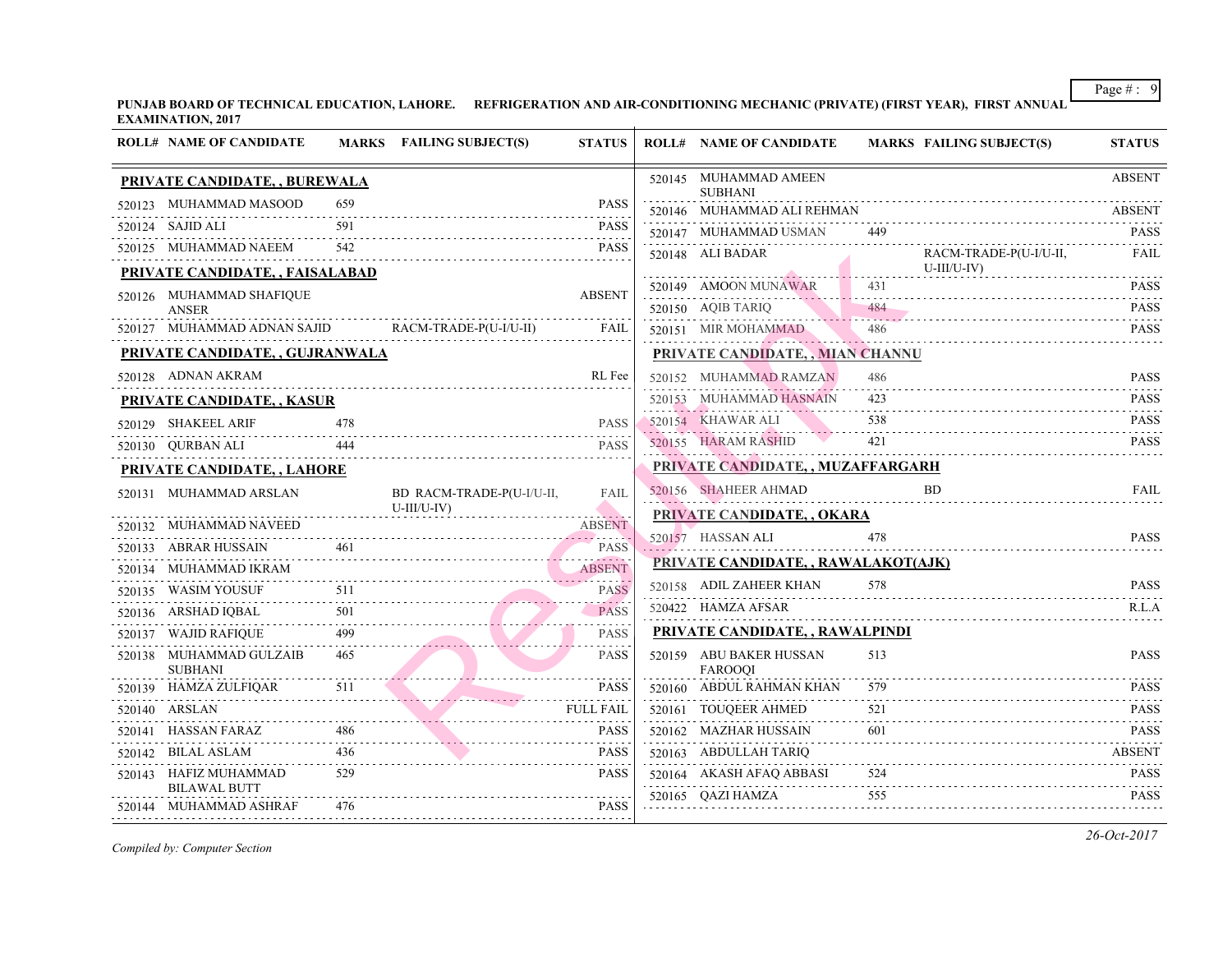| <b>ROLL# NAME OF CANDIDATE</b> |          | <b>MARKS</b> FAILING SUBJECT(S)       | <b>STATUS</b>                                            | <b>ROLL# NAME OF CANDIDATE</b> | <b>MARKS FAIL</b> |
|--------------------------------|----------|---------------------------------------|----------------------------------------------------------|--------------------------------|-------------------|
| 520166 IKRAM AHMAD             | 628      |                                       | $\mathbf{PASS}$                                          |                                |                   |
| 520167 HARIS JAVED             |          | <b>BD</b><br>RACM-TRADE-P(U-III/U-IV) | FAIL                                                     |                                |                   |
| 520168 JABER KHAN              | 582      |                                       | .<br>PASS                                                |                                |                   |
| .<br>520169 NOMAN MAJEED       | 543      |                                       | الداعات عامات<br>PASS                                    |                                |                   |
| 520170 NOMAN AKHTER            | .<br>547 |                                       | .<br>PASS                                                |                                |                   |
| 520171 BEHRAM SARWAR           |          | <b>BD</b>                             | $\sim$ $\sim$ $\sim$ $\sim$ $\sim$ $\sim$ $\sim$<br>FAIL |                                |                   |
| 520172 USMAN SIDDIQUE          |          |                                       | <b>ABSENT</b>                                            |                                |                   |
|                                |          |                                       |                                                          |                                |                   |

PUNJAB BOARD OF TECHNICAL EDUCATION, LAHORE. REFRIGERATION AND AIR-CONDITIONING MECHANIC (PRIVATE) (FIRST YEA **EXAMINATION, 2017**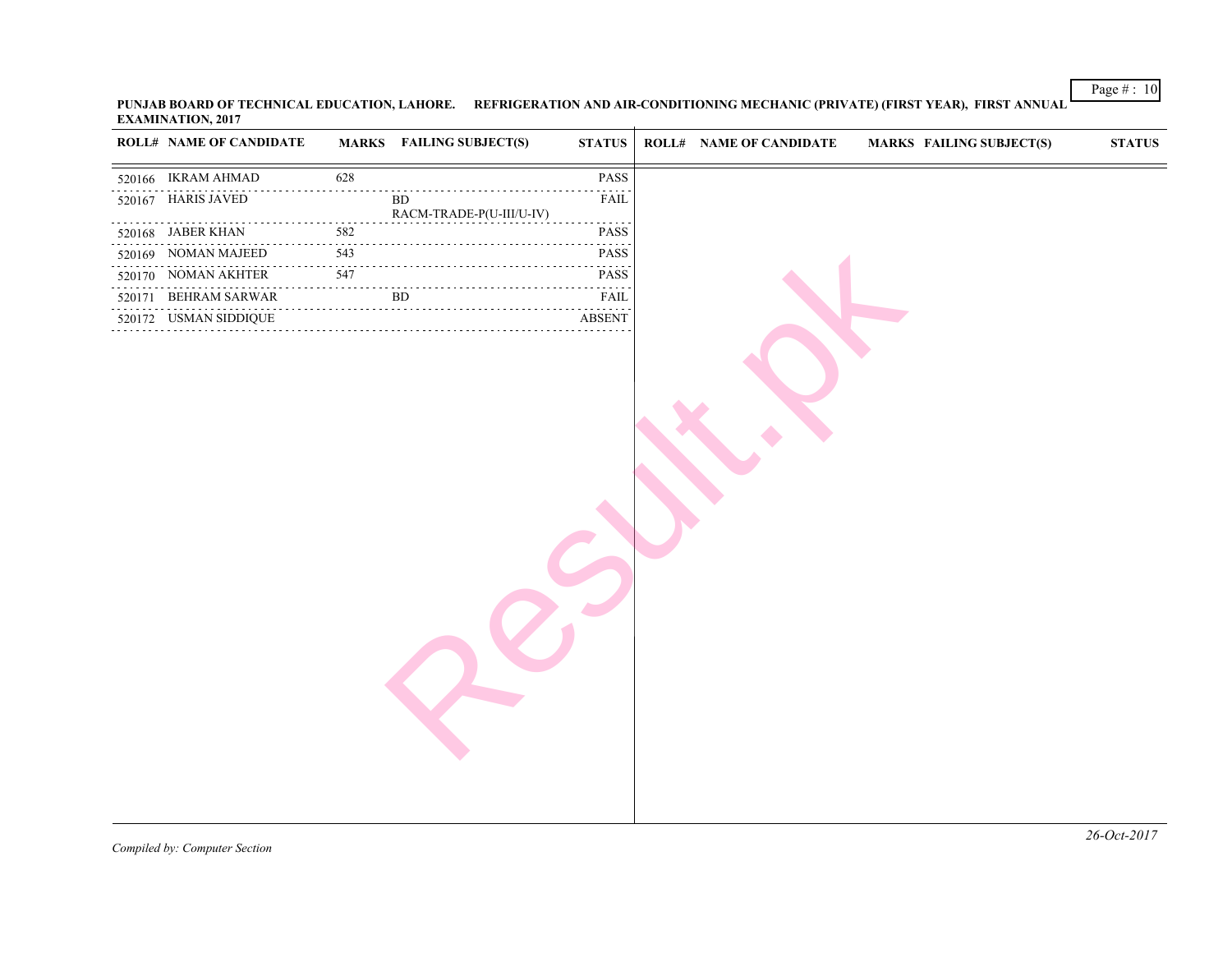PUNJAB BOARD OF TECHNICAL EDUCATION, LAHORE. REFRIGERATION AND AIR-CONDITIONING MECHANIC (REGULAR) (FIRST YEAR) **EXAMINATION, 2017**

|   | <b>ROLL# NAME OF CANDIDATE</b>         |     | MARKS FAILING SUBJECT(S)                                                        | <b>STATUS</b>                    | <b>ROLL# NAME OF CANDIDATE</b>                              | <b>MARKS FAIL</b> |                             |
|---|----------------------------------------|-----|---------------------------------------------------------------------------------|----------------------------------|-------------------------------------------------------------|-------------------|-----------------------------|
|   |                                        |     | PAKISTAN INSTITUTE OF TECHNOLOGY, NEAR G.C.C 505 ROAD,                          |                                  | 520198 ALLAH DITTA                                          | 754               |                             |
|   | <b>BUREWALA</b>                        |     |                                                                                 |                                  | 520199 ISHTIAQ AHMAD                                        |                   | BD F                        |
|   | 520173 OADEER AHMED                    | 922 |                                                                                 | <b>PASS</b>                      |                                                             |                   | $U-III/$                    |
|   | 520174 AAFAQ AHMAD                     | 871 |                                                                                 | <b>PASS</b>                      | 520200 ABDUL REHMAN                                         |                   | BD I<br>$U-III/$            |
|   | 520175 MUHAMMAD TAYYAB<br>JAMIL        | 860 |                                                                                 | <b>PASS</b>                      | 520201 MUHAMMAD ASIF                                        |                   | BD F                        |
|   | 520176 MUHAMMAD AHMAD                  |     | RACM-TRADE-R(U-III/U-IV)                                                        | FAIL                             |                                                             |                   | $U-III/$                    |
|   |                                        |     | 520177 WASEEM ISLAM 858 PASS                                                    |                                  | 520202 MUHAMMAD FIAZ                                        |                   | BD F<br>$U$ - $III$         |
|   | 520178 ZAHID ALI                       |     |                                                                                 | <b>PASS</b>                      | 520203 SHAHNEEL GULZAR                                      |                   | <b>TECH</b>                 |
| . | 520179 ALI AKBAR                       |     | . 753 PASS                                                                      | <b>PASS</b>                      | ANJUMAN HUMAYAT-I-ISLAM MUHAMMAI                            |                   |                             |
|   | 520180 MUNAWAR AHMAD 805               |     |                                                                                 | <b>PASS</b>                      | <b>TRAINING CENTRE &amp; POLYTECHNIC INSTI</b>              |                   |                             |
|   |                                        |     | 520181 MUHAMMAD NADEEM RACM-TRADE-R(U-III/U-IV)                                 | .<br>FAIL                        | <b>CHOWK YATEEM KHANA, LAHORE</b><br>520204 ABDULLAH FAYYAZ | 738               |                             |
|   | 520182 SHEHBAZ AZEEM                   | 817 |                                                                                 | <b>PASS</b>                      | 520205 AMIR AMANAT ALI                                      | 728               |                             |
|   | 520183 KHALID MUJEEB PERVEZ 846        |     |                                                                                 | .<br><b>PASS</b>                 | 520206 ABDUL REHMAN                                         | 707               |                             |
|   | 520184 ABDUL REHMAN                    |     | BD RACM-TRADE-R(U-I/U-II,<br>U-III/U-IV, PR) TECH-MATH                          | FAIL                             | 520207 MUHAMMAD WAQAS                                       |                   | <b>RACI</b>                 |
|   |                                        |     | ${\tt 520185} \quad {\tt MUHAMMAD SADDIQUE} \quad {\tt RACM-TRADE-R(U-I/U-II)}$ | FAIL                             | 520208 AHSAN ALI                                            |                   | <b>RACI</b><br>$U$ - $III/$ |
|   | 520186 ABDUL BASIT                     | 755 |                                                                                 | <b>Contractor</b><br><b>PASS</b> | 520209 ZAIN-UL-ABEDIN 756                                   |                   |                             |
|   | 520187 MUHAMMAD FAIZAN ALI 799         |     |                                                                                 | <b>PASS</b>                      | 520210 MUJEEB IMRAN                                         | 782               |                             |
|   | 520188 MUHAMMAD AMIR<br><b>HAYYAT</b>  | 817 |                                                                                 | <b>PASS</b>                      | 520211 AMMAR AHMAD                                          | 812               |                             |
|   | 520189 BABAR ALI                       | 756 |                                                                                 | <b>PASS</b>                      | 520212 AFAQ ALTAF ANJUM<br>.                                | 771               |                             |
|   | 520190 SAJID ALI                       | 782 |                                                                                 | $22 - 22 - 22$<br><b>PASS</b>    | 520213 AHMED JAMSHED                                        | 723               |                             |
|   | 520191 ABDUL JABBAR                    |     | BD RACM-TRADE-R(U-I/U-II,                                                       | FAIL                             | 520214 RANA ASEES UR REHMAN 677                             |                   |                             |
|   |                                        |     | U-III/U-IV, PR) TECH-MATH                                                       |                                  | 520215 ASAD ALI                                             | 685               |                             |
|   | 520192 ASAD ALI                        | 729 |                                                                                 | <b>PASS</b>                      | 520216 ABID TAHIR                                           |                   |                             |
|   | 520193 MUHAMMAD ZOHAIB<br><b>ASLAM</b> | 744 |                                                                                 | <b>PASS</b>                      | 520217 MUHAMMAD ABDULLAH<br>MALIK                           |                   | <b>RACI</b>                 |
|   | 520194 MAHFOOZ AHMAD                   | 786 |                                                                                 | <b>PASS</b>                      | 520218 MOAZAM BASHIR                                        |                   | <b>RACI</b>                 |
|   | 520195 RANA WAQAS NAEEM                | 803 | PASSO                                                                           | <b>PASS</b>                      | $520219$ HUMZA ZAFAR                                        | 658               |                             |
|   | 520196 ALLAH DITTA                     |     |                                                                                 | <b>PASS</b>                      | 520220 ADEEL ZAHEER                                         | 677               |                             |
|   | 520197 MAZHAR ZAMAN                    |     | RACM-TRADE-R(U-I/U-II,<br>$U-III/U-IV$                                          | FAIL                             | 520221 HAMAD SHAHID                                         | 691               |                             |
|   |                                        |     |                                                                                 |                                  |                                                             |                   |                             |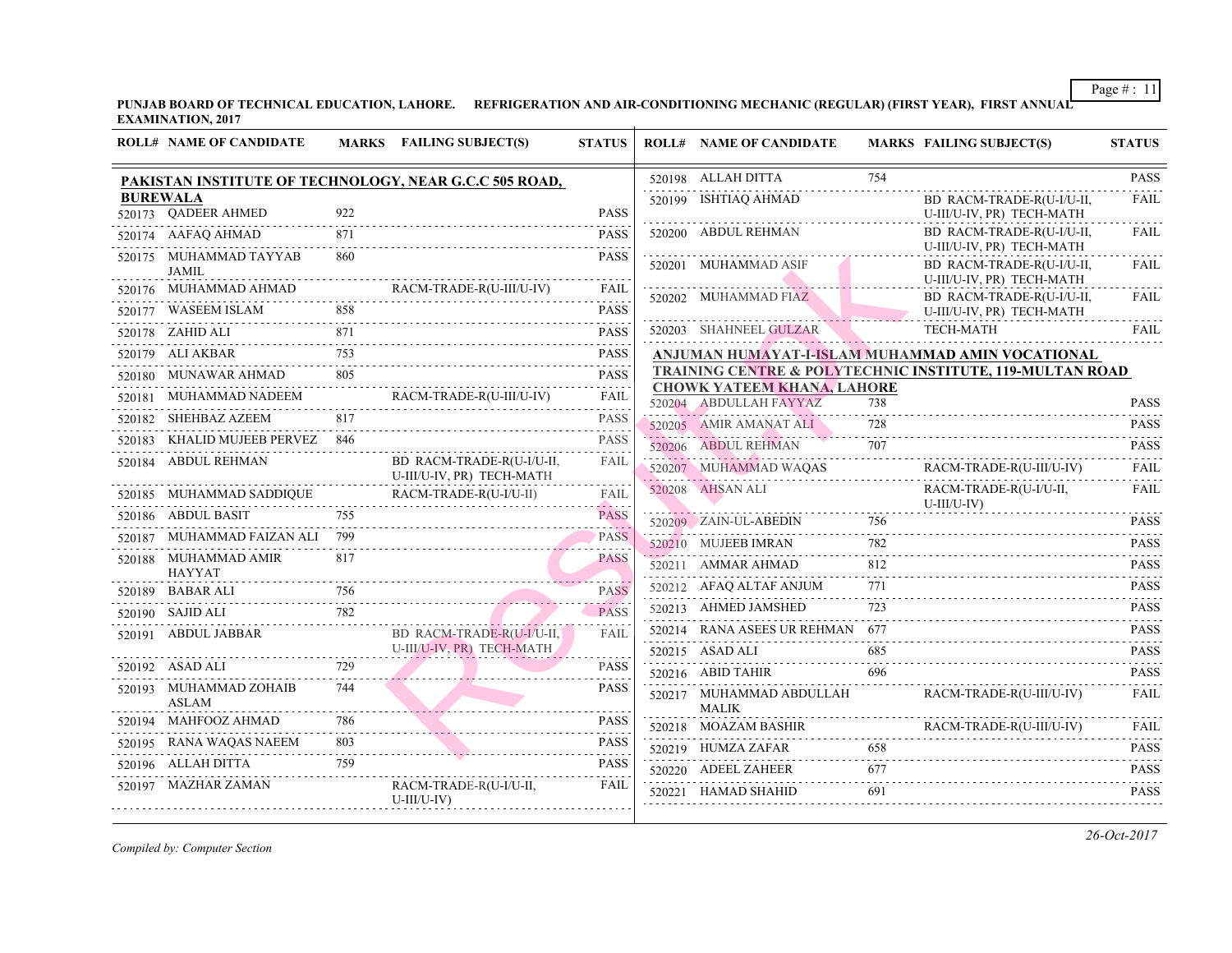|               | <b>EARITH VATION, 2017</b>                   |                                                                                                          |                                                      |                                                                                                                                                                                                                                                                                                                                                                                                                                           |
|---------------|----------------------------------------------|----------------------------------------------------------------------------------------------------------|------------------------------------------------------|-------------------------------------------------------------------------------------------------------------------------------------------------------------------------------------------------------------------------------------------------------------------------------------------------------------------------------------------------------------------------------------------------------------------------------------------|
|               | <b>ROLL# NAME OF CANDIDATE</b>               |                                                                                                          | <b>MARKS</b> FAILING SUBJECT(S)                      | <b>STATUS</b>                                                                                                                                                                                                                                                                                                                                                                                                                             |
|               | 520222 HASEEB-UR-REAHMAN                     | 598                                                                                                      |                                                      | PASS                                                                                                                                                                                                                                                                                                                                                                                                                                      |
|               | 520223 BILAL                                 | 665                                                                                                      |                                                      | <b>PASS</b>                                                                                                                                                                                                                                                                                                                                                                                                                               |
|               | .<br>520224 HASEEB BUTT                      | .                                                                                                        | BD RACM-TRADE-R(U-I/U-II,<br>U-III/U-IV) TECH-MATH   | $\sim$ $\sim$ $\sim$ $\sim$<br>FAIL<br>.                                                                                                                                                                                                                                                                                                                                                                                                  |
|               | 520225 SULEMAN SHOUKAT                       | 701<br>$\sim$ $\sim$ $\sim$ $\sim$ $\sim$                                                                |                                                      | <b>PASS</b><br>.                                                                                                                                                                                                                                                                                                                                                                                                                          |
|               | 520226 MUHAMMAD ADEEL                        | 642                                                                                                      |                                                      | <b>PASS</b><br>.                                                                                                                                                                                                                                                                                                                                                                                                                          |
|               |                                              |                                                                                                          | MULTAN VOCATIONAL TRAINING CENTRE, MASOOM SHAH ROAD, |                                                                                                                                                                                                                                                                                                                                                                                                                                           |
| <b>MULTAN</b> | 520227 ALI HAMZA                             |                                                                                                          | BD RACM-TRADE-R(U-I/U-II)                            | FAIL                                                                                                                                                                                                                                                                                                                                                                                                                                      |
|               | 520228 MUHAMMAD SALMAN                       |                                                                                                          | BD.                                                  | $\mathbf{1} \cdot \mathbf{1} \cdot \mathbf{1} \cdot \mathbf{1} \cdot \mathbf{1} \cdot \mathbf{1} \cdot \mathbf{1}$<br>FAIL                                                                                                                                                                                                                                                                                                                |
|               | 520229 HASSAN RAZA                           | 855                                                                                                      |                                                      | $\mathcal{L}^{\mathcal{A}}\left( \mathcal{L}^{\mathcal{A}}\right) \mathcal{L}^{\mathcal{A}}\left( \mathcal{L}^{\mathcal{A}}\right) \mathcal{L}^{\mathcal{A}}$<br><b>PASS</b>                                                                                                                                                                                                                                                              |
|               | 520230 RAO IRSHAD AHMAD                      | 898                                                                                                      |                                                      | .<br>PASS                                                                                                                                                                                                                                                                                                                                                                                                                                 |
| .             | 520231 SAJJAD HUSSAIN                        | $\begin{array}{cccccccccccccc} \bot & \bot & \bot & \bot & \bot & \bot & \bot & \bot \end{array}$<br>832 |                                                      | .<br>PASS                                                                                                                                                                                                                                                                                                                                                                                                                                 |
|               | 520232 MUHAMMAD BILAL                        | 842                                                                                                      |                                                      | $\label{eq:2.1} \begin{array}{cccccccccc} \mathbb{L} & \mathbb{L} & \mathbb{L} & \mathbb{L} & \mathbb{L} & \mathbb{L} & \mathbb{L} & \mathbb{L} & \mathbb{L} & \mathbb{L} & \mathbb{L} & \mathbb{L} & \mathbb{L} & \mathbb{L} & \mathbb{L} & \mathbb{L} & \mathbb{L} & \mathbb{L} & \mathbb{L} & \mathbb{L} & \mathbb{L} & \mathbb{L} & \mathbb{L} & \mathbb{L} & \mathbb{L} & \mathbb{L} & \mathbb{L} & \mathbb{L} & \mathbb{L}$<br>PASS |
|               | 520233 UMER NAWAZ                            | 797                                                                                                      |                                                      | .<br><b>PASS</b>                                                                                                                                                                                                                                                                                                                                                                                                                          |
|               | . <u>.</u> .<br>520234 SHEIKH ABUZAR GHAFARI |                                                                                                          | <b>BD TECH-MATH</b>                                  | FAIL                                                                                                                                                                                                                                                                                                                                                                                                                                      |
|               |                                              |                                                                                                          |                                                      |                                                                                                                                                                                                                                                                                                                                                                                                                                           |
|               |                                              |                                                                                                          |                                                      |                                                                                                                                                                                                                                                                                                                                                                                                                                           |
|               |                                              |                                                                                                          |                                                      |                                                                                                                                                                                                                                                                                                                                                                                                                                           |
|               |                                              |                                                                                                          |                                                      |                                                                                                                                                                                                                                                                                                                                                                                                                                           |
|               |                                              |                                                                                                          |                                                      |                                                                                                                                                                                                                                                                                                                                                                                                                                           |
|               |                                              |                                                                                                          |                                                      |                                                                                                                                                                                                                                                                                                                                                                                                                                           |
|               |                                              |                                                                                                          |                                                      |                                                                                                                                                                                                                                                                                                                                                                                                                                           |
|               |                                              |                                                                                                          |                                                      |                                                                                                                                                                                                                                                                                                                                                                                                                                           |
|               |                                              |                                                                                                          |                                                      |                                                                                                                                                                                                                                                                                                                                                                                                                                           |
|               |                                              |                                                                                                          |                                                      |                                                                                                                                                                                                                                                                                                                                                                                                                                           |
|               |                                              |                                                                                                          |                                                      |                                                                                                                                                                                                                                                                                                                                                                                                                                           |
|               |                                              |                                                                                                          |                                                      |                                                                                                                                                                                                                                                                                                                                                                                                                                           |

PUNJAB BOARD OF TECHNICAL EDUCATION, LAHORE. REFRIGERATION AND AIR-CONDITIONING MECHANIC (REGULAR) (FIRST YE*a* **EXAMINATION, 2017**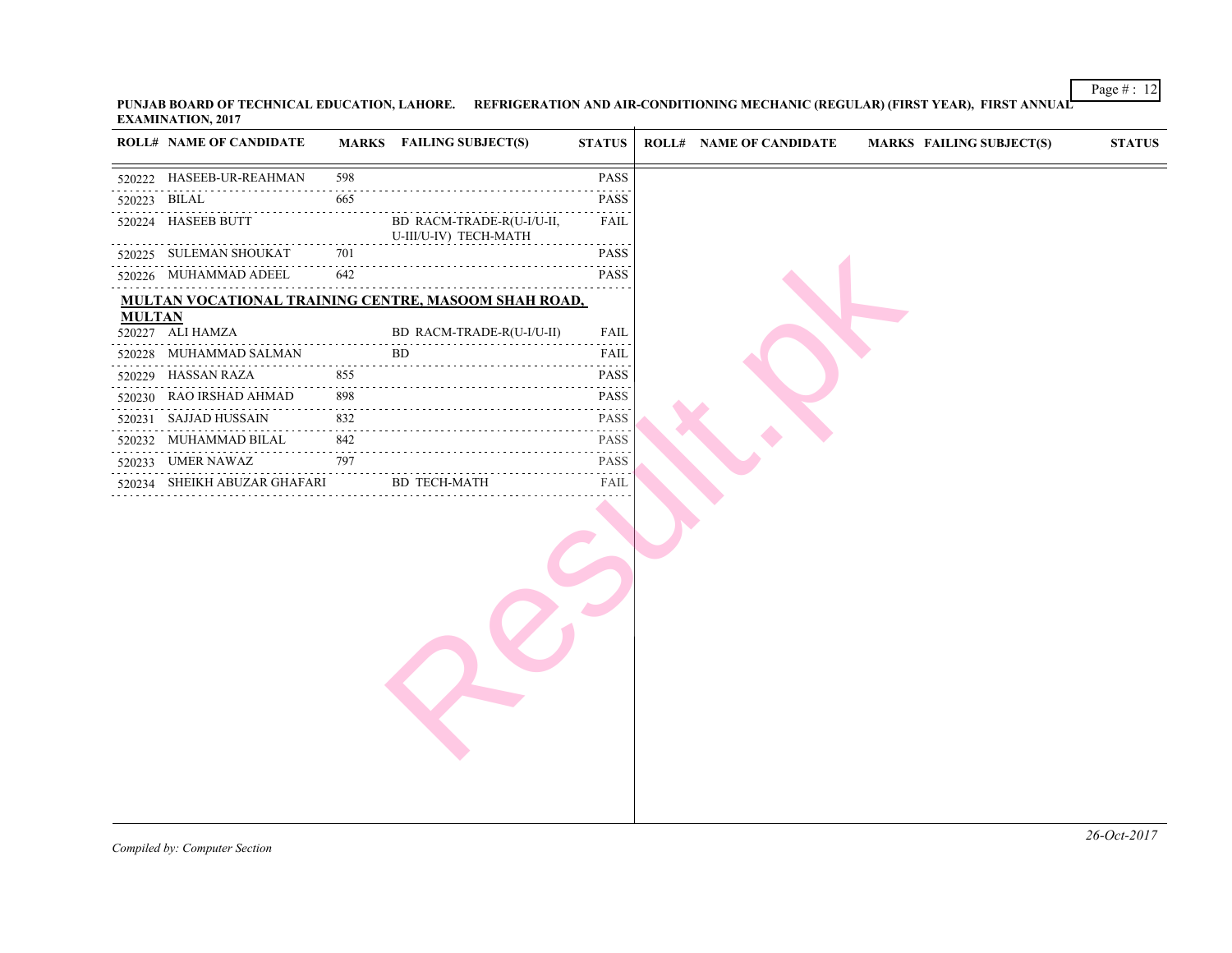### PUNJAB BOARD OF TECHNICAL EDUCATION, LAHORE. AUTO-DIESEL MECHANIC (PRIVATE) (SECOND YEAR), FIRST ANNUAL EXAMI

| PRIVATE CANDIDATE, , FAISALABAD<br>520235 MUHAMMAD JAHANZAIB<br>RL Fee<br>PRIVATE CANDIDATE, , LAHORE<br>$ADM-TRADEII-P(PR)$<br>520236 JABRAN ASHRAF<br><b>FAIL</b><br>$578 + 663 = 1241$<br><b>PASS</b><br>520237 MUHAMMAD NIAZ<br>.<br>520238 MIRZA AKBAR BAIG<br><b>ABSENT</b><br>$630 + 665 = 1295$<br>NOMAN MANZOOR<br><b>PASS</b><br>520239<br>$615 + 681 = 1296$<br><b>PASS</b><br>520240 MUHAMMAD IMRAN<br>SIDDIQUE<br>$568 + 688 = 1256$<br>520241 MUHAMMAD SHAFIQ<br><b>PASS</b><br>.<br>PRIVATE CANDIDATE,, RAWALPINDI<br>520242 MUHAMMAD SAQIB<br>$605 + 715 = 1320$<br>PASS<br>$575 + 722 = 1297$<br><b>PASS</b><br>520243 TOSEEF AFZAL | <b>ROLL# NAME OF CANDIDATE</b> | <b>MARKS</b> FAILING SUBJECT(S) | <b>STATUS</b> | <b>ROLL# NAME OF CANDIDATE</b> | <b>MARKS FAIL</b> |
|------------------------------------------------------------------------------------------------------------------------------------------------------------------------------------------------------------------------------------------------------------------------------------------------------------------------------------------------------------------------------------------------------------------------------------------------------------------------------------------------------------------------------------------------------------------------------------------------------------------------------------------------------|--------------------------------|---------------------------------|---------------|--------------------------------|-------------------|
|                                                                                                                                                                                                                                                                                                                                                                                                                                                                                                                                                                                                                                                      |                                |                                 |               |                                |                   |
|                                                                                                                                                                                                                                                                                                                                                                                                                                                                                                                                                                                                                                                      |                                |                                 |               |                                |                   |
|                                                                                                                                                                                                                                                                                                                                                                                                                                                                                                                                                                                                                                                      |                                |                                 |               |                                |                   |
|                                                                                                                                                                                                                                                                                                                                                                                                                                                                                                                                                                                                                                                      |                                |                                 |               |                                |                   |
|                                                                                                                                                                                                                                                                                                                                                                                                                                                                                                                                                                                                                                                      |                                |                                 |               |                                |                   |
|                                                                                                                                                                                                                                                                                                                                                                                                                                                                                                                                                                                                                                                      |                                |                                 |               |                                |                   |
|                                                                                                                                                                                                                                                                                                                                                                                                                                                                                                                                                                                                                                                      |                                |                                 |               |                                |                   |
|                                                                                                                                                                                                                                                                                                                                                                                                                                                                                                                                                                                                                                                      |                                |                                 |               |                                |                   |
|                                                                                                                                                                                                                                                                                                                                                                                                                                                                                                                                                                                                                                                      |                                |                                 |               |                                |                   |
|                                                                                                                                                                                                                                                                                                                                                                                                                                                                                                                                                                                                                                                      |                                |                                 |               |                                |                   |
|                                                                                                                                                                                                                                                                                                                                                                                                                                                                                                                                                                                                                                                      |                                |                                 |               |                                |                   |
|                                                                                                                                                                                                                                                                                                                                                                                                                                                                                                                                                                                                                                                      |                                |                                 |               |                                |                   |
|                                                                                                                                                                                                                                                                                                                                                                                                                                                                                                                                                                                                                                                      |                                |                                 |               |                                |                   |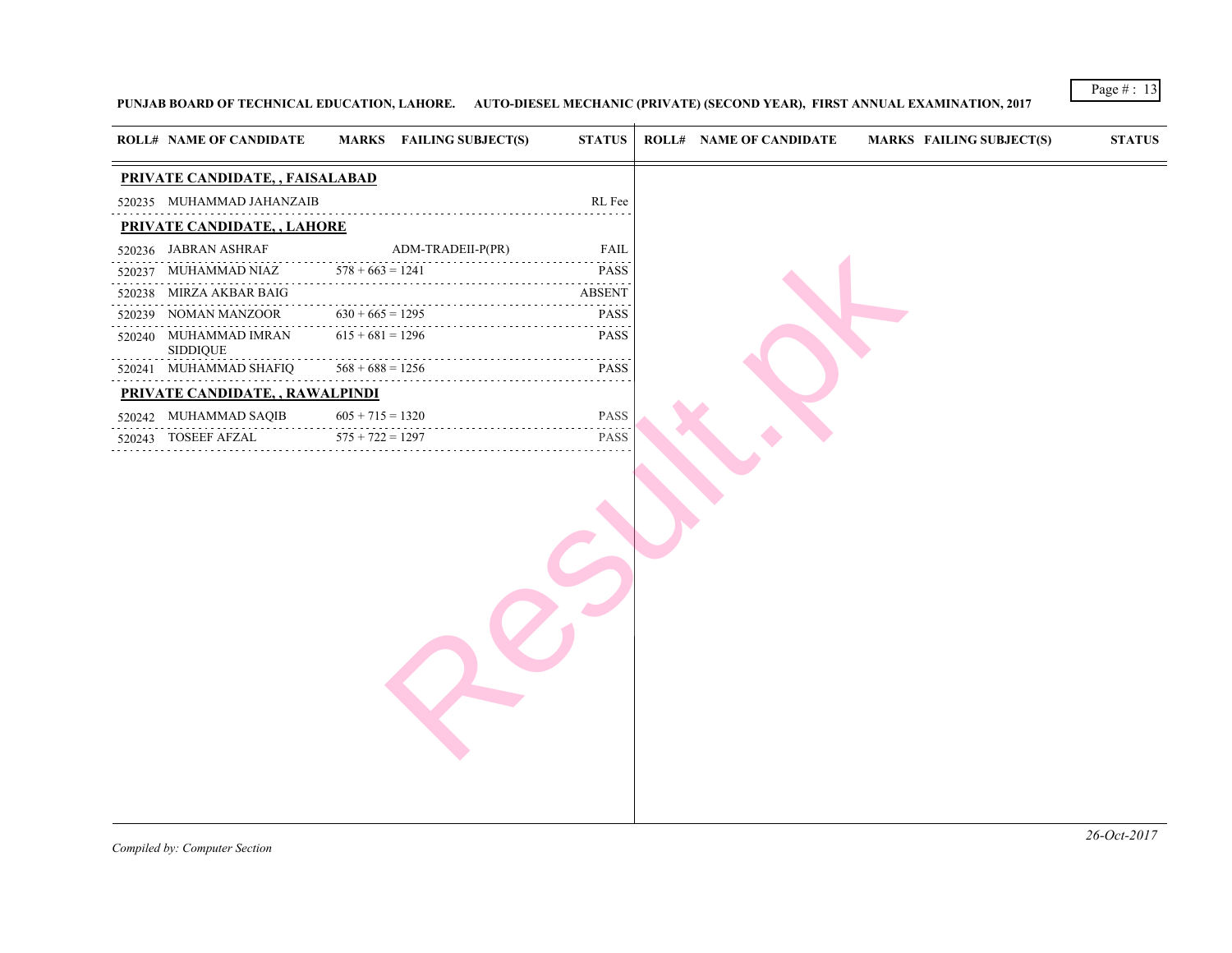### PUNJAB BOARD OF TECHNICAL EDUCATION, LAHORE. CIVIL DRAFTSMAN (PRIVATE) (SECOND YEAR), FIRST ANNUAL EXAMINATIO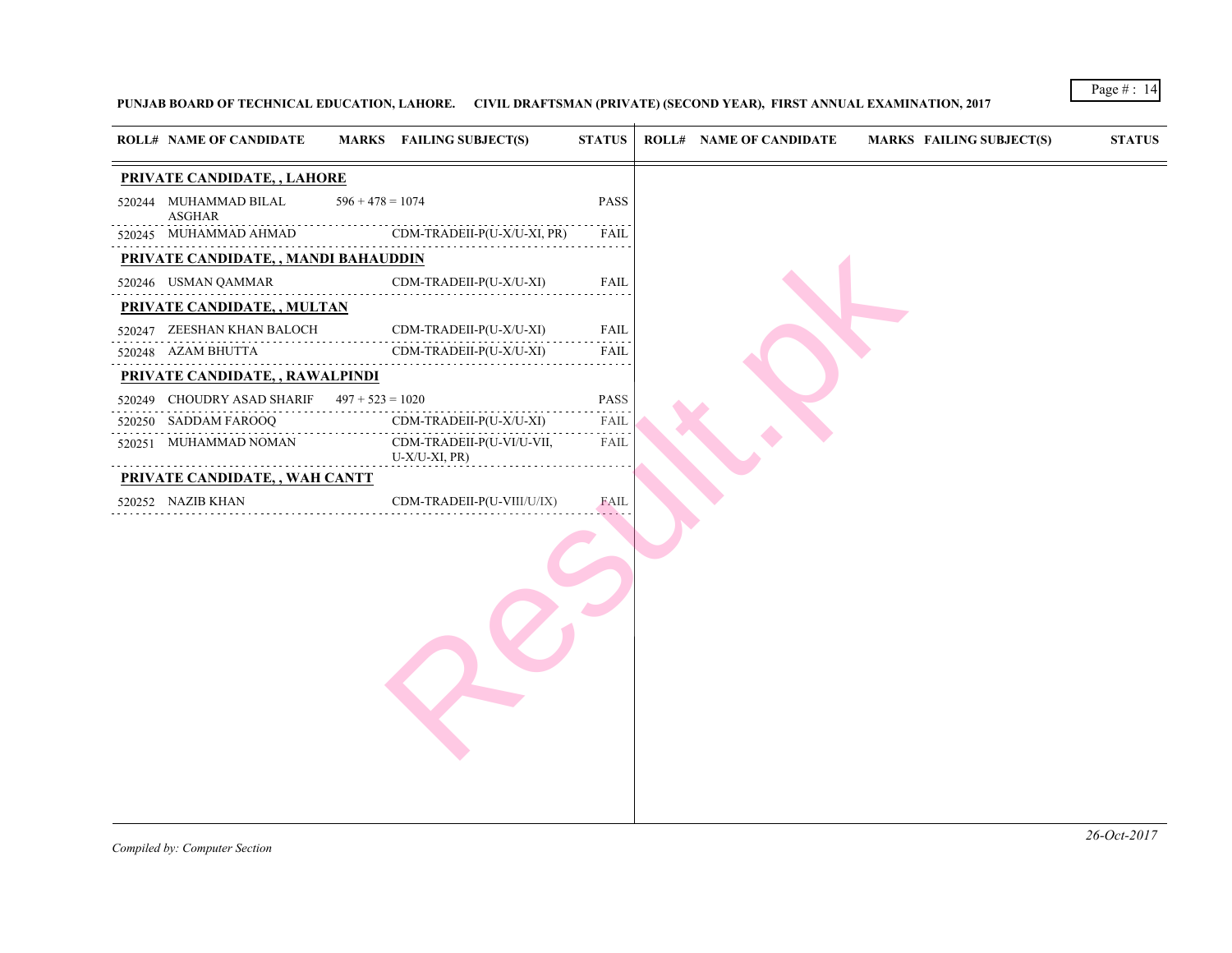PUNJAB BOARD OF TECHNICAL EDUCATION, LAHORE. CIVIL DRAFTSMAN (REGULAR) (SECOND YEAR), FIRST ANNUAL EXAMINATION

 $\rightarrow$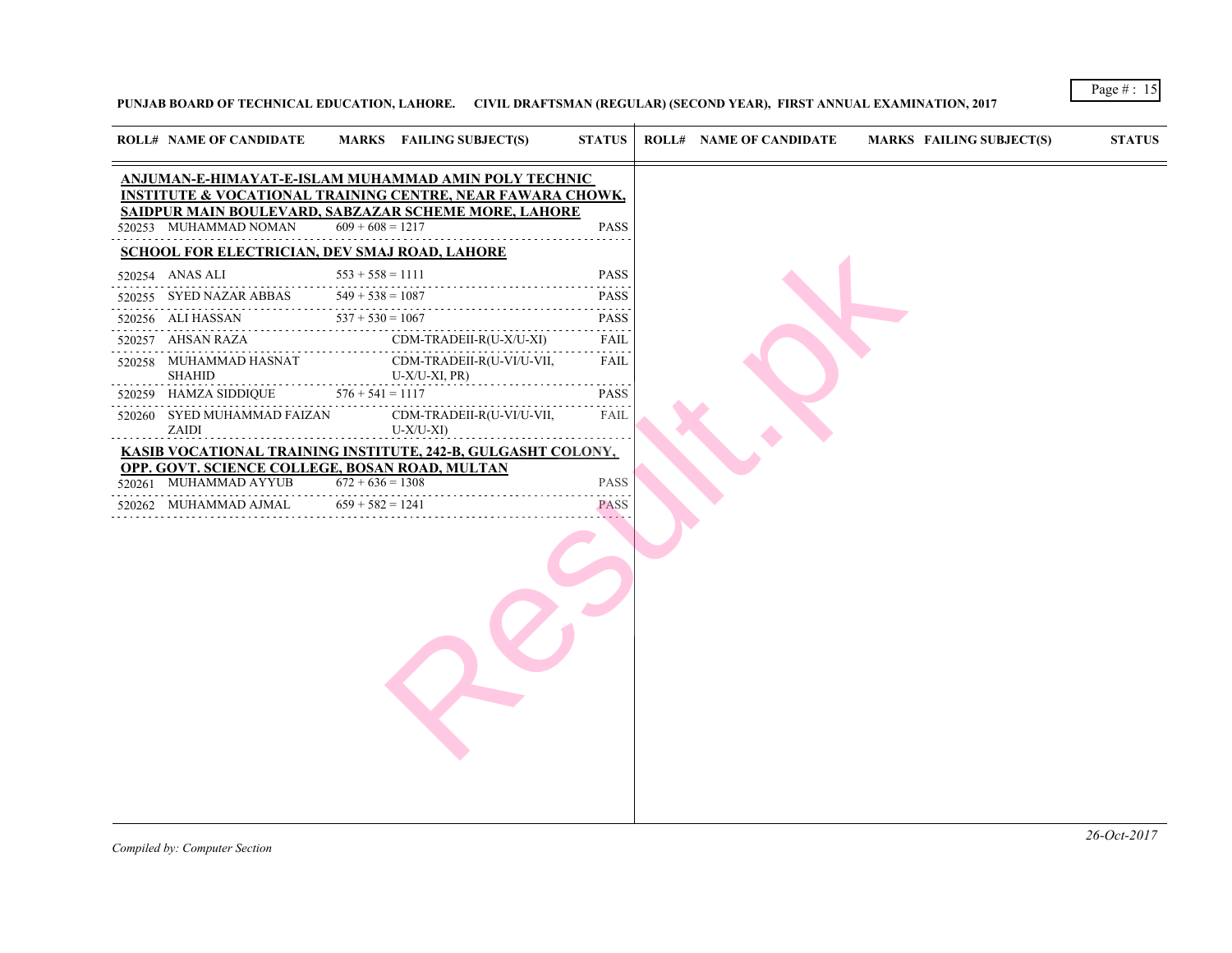### PUNJAB BOARD OF TECHNICAL EDUCATION, LAHORE. ELECTRICIAN TRADE (PRIVATE) (SECOND YEAR), FIRST ANNUAL EXAMINAT

| <b>ROLL# NAME OF CANDIDATE</b>                             | MARKS FAILING SUBJECT(S)                                                                                                                                                            | <b>STATUS</b>                 | <b>ROLL# NAME OF CANDIDATE</b>                  | <b>MARKS FAIL</b>                      |
|------------------------------------------------------------|-------------------------------------------------------------------------------------------------------------------------------------------------------------------------------------|-------------------------------|-------------------------------------------------|----------------------------------------|
| PRIVATE CANDIDATE, , GUJRANWALA                            |                                                                                                                                                                                     | PRIVATE CANDIDATE, , SAMBRIAL |                                                 |                                        |
| 520263 NADIR ALI BANGASH                                   | ELTR-RADEII-P(U-V,<br>U-VIII/U-IX)                                                                                                                                                  | FAIL                          | 520282 SAFYAN ALI                               |                                        |
| PRIVATE CANDIDATE, , KASUR                                 |                                                                                                                                                                                     |                               | PRIVATE CANDIDATE, , SHEIKHUPURA                |                                        |
| 520264 TANVEER HASSAN                                      |                                                                                                                                                                                     | RL Fee                        | 520283 MUHAMMAD NADEEM<br>520284 MUHAMMAD ALYAS | $484 + 607 = 109$<br>$560 + 601 = 116$ |
| <b>PRIVATE CANDIDATE, , LAHORE</b>                         |                                                                                                                                                                                     |                               |                                                 |                                        |
| 520265 MUHAMMAD ZEESHAN                                    | $499 + 575 = 1074$                                                                                                                                                                  | <b>PASS</b>                   |                                                 |                                        |
| 520266 SYED UMAR                                           | $511 + 500 = 1011$                                                                                                                                                                  | <b>PASS</b>                   |                                                 |                                        |
|                                                            | 520267 MUHAMMAD NOUMAN ELTR-RADEII-P(U-V, U-VII/U-VII. U-VIII/U-IX)<br>U-VI/U-VII, U-VIII/U-IX)                                                                                     | FAIL                          |                                                 |                                        |
| $520268$ RANA MUHAMMAD AWAIS $544 + 589 = 1133$            |                                                                                                                                                                                     | <b>PASS</b>                   |                                                 |                                        |
| 520269 MUHAMMAD SOHAIL $653 + 624 = 1277$<br><b>SALEEM</b> |                                                                                                                                                                                     | <b>PASS</b>                   |                                                 |                                        |
| 520270 MUHAMMAD UMAIR $589 + 585 = 1174$<br>FAYYAZ         |                                                                                                                                                                                     | <b>PASS</b>                   |                                                 |                                        |
| 520271 SOHAIL MANZOOR 681 + 665 = 1346                     | 6 PASS                                                                                                                                                                              |                               |                                                 |                                        |
|                                                            | 520272 NAUMAN SHAFIQUE $517 + 594 = 1111$                                                                                                                                           | <b>PASS</b>                   |                                                 |                                        |
|                                                            | $\begin{minipage}{0.9\linewidth} 520273 & \text{UMAIR FAROOQ} & \text{ELTR-RADEII-P(U-VIII/U-IX)} \\ \end{minipage}$                                                                | FAIL<br>.                     |                                                 |                                        |
|                                                            |                                                                                                                                                                                     | $\overline{\phantom{a}}$ FAIL |                                                 |                                        |
|                                                            | $\begin{tabular}{l c c c c c} \hline $520274$ & MUHAMMAD ADNAN & ELTR-RADEll-P(U-V) & FAIL \\ \hline $520275$ & MUHAMMAD RIZWAN & $555+605=1160 & & & PASS \\ \hline \end{tabular}$ |                               |                                                 |                                        |
|                                                            | 520276 MUHAMMAD ILYAS $526 + 556 = 1082$                                                                                                                                            | <b>PASS</b>                   |                                                 |                                        |
|                                                            | 520277 AMIR ALI<br>520278 MUHAMMAD WAQAS 534 + 552 = 1086<br>520279 AHMAD ALI<br>564 + 622 = 1186                                                                                   | FAIL<br>and a state of        |                                                 |                                        |
|                                                            |                                                                                                                                                                                     | <b>PASS</b>                   |                                                 |                                        |
|                                                            |                                                                                                                                                                                     | PASS                          |                                                 |                                        |
|                                                            | 520423 MUHAMMAD ASIF ELTR-RADEII-P(U-V, U-VIII/U-IX)<br>$U-VIII/U-IX$ )                                                                                                             | FAIL                          |                                                 |                                        |
| PRIVATE CANDIDATE, , MUZAFFARGARH                          |                                                                                                                                                                                     |                               |                                                 |                                        |
| 520280 MUHAMMAD IMRAN                                      | $658 + 689 = 1347$                                                                                                                                                                  | <b>PASS</b>                   |                                                 |                                        |
| PRIVATE CANDIDATE, , RAWALPINDI                            |                                                                                                                                                                                     |                               |                                                 |                                        |
| 520281 SULEMAN TARIQ                                       | ELTR-RADEII-P(U-V,<br>U-VI/U-VII, U-VIII/U-IX)                                                                                                                                      | FAIL                          |                                                 |                                        |
| 520424 FAIZAN QAMMER                                       |                                                                                                                                                                                     | RL Fee                        |                                                 |                                        |
|                                                            |                                                                                                                                                                                     |                               |                                                 |                                        |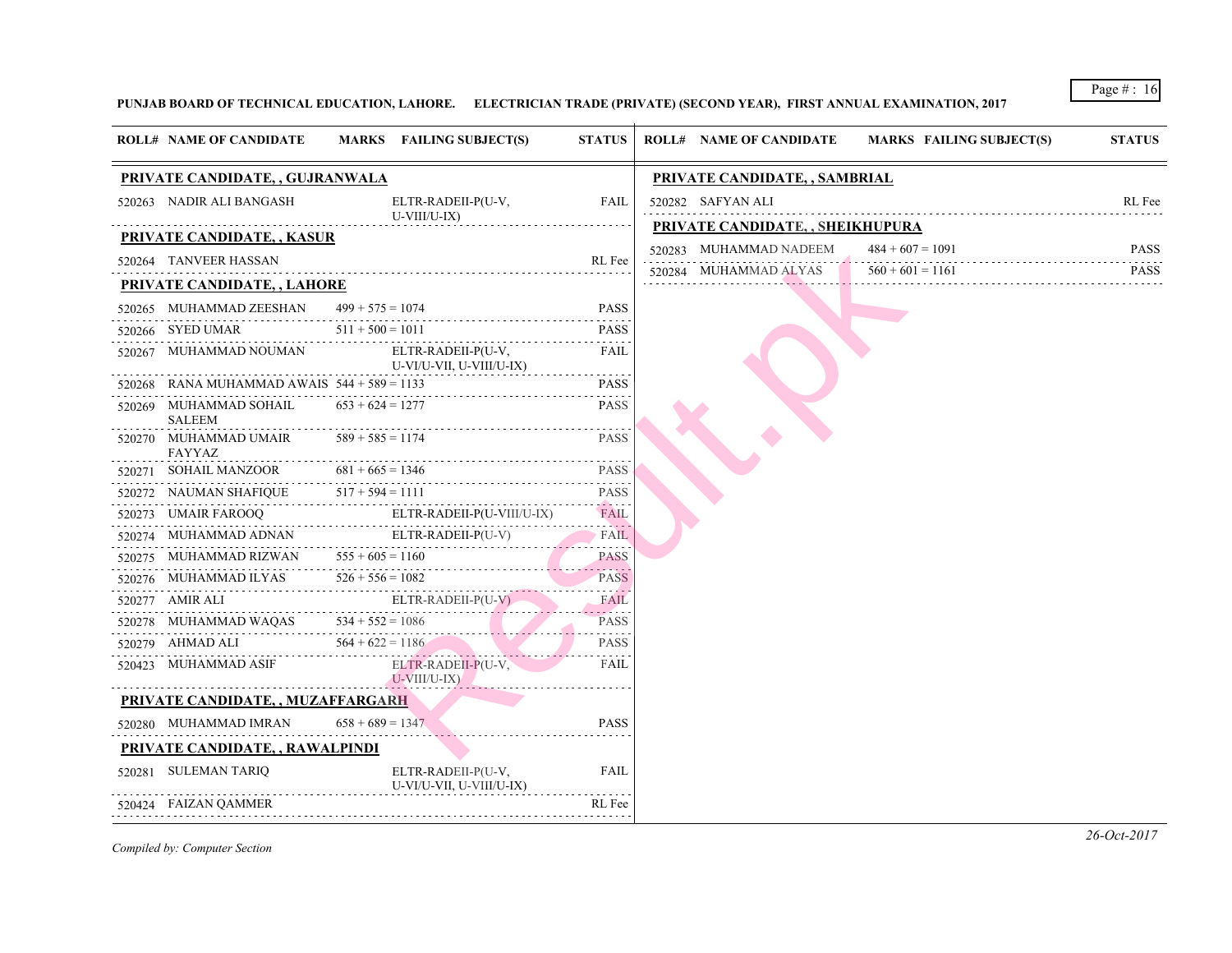### PUNJAB BOARD OF TECHNICAL EDUCATION, LAHORE. ELECTRICIANS TRADE (REGULAR) (SECOND YEAR), FIRST ANNUAL EXAMINATION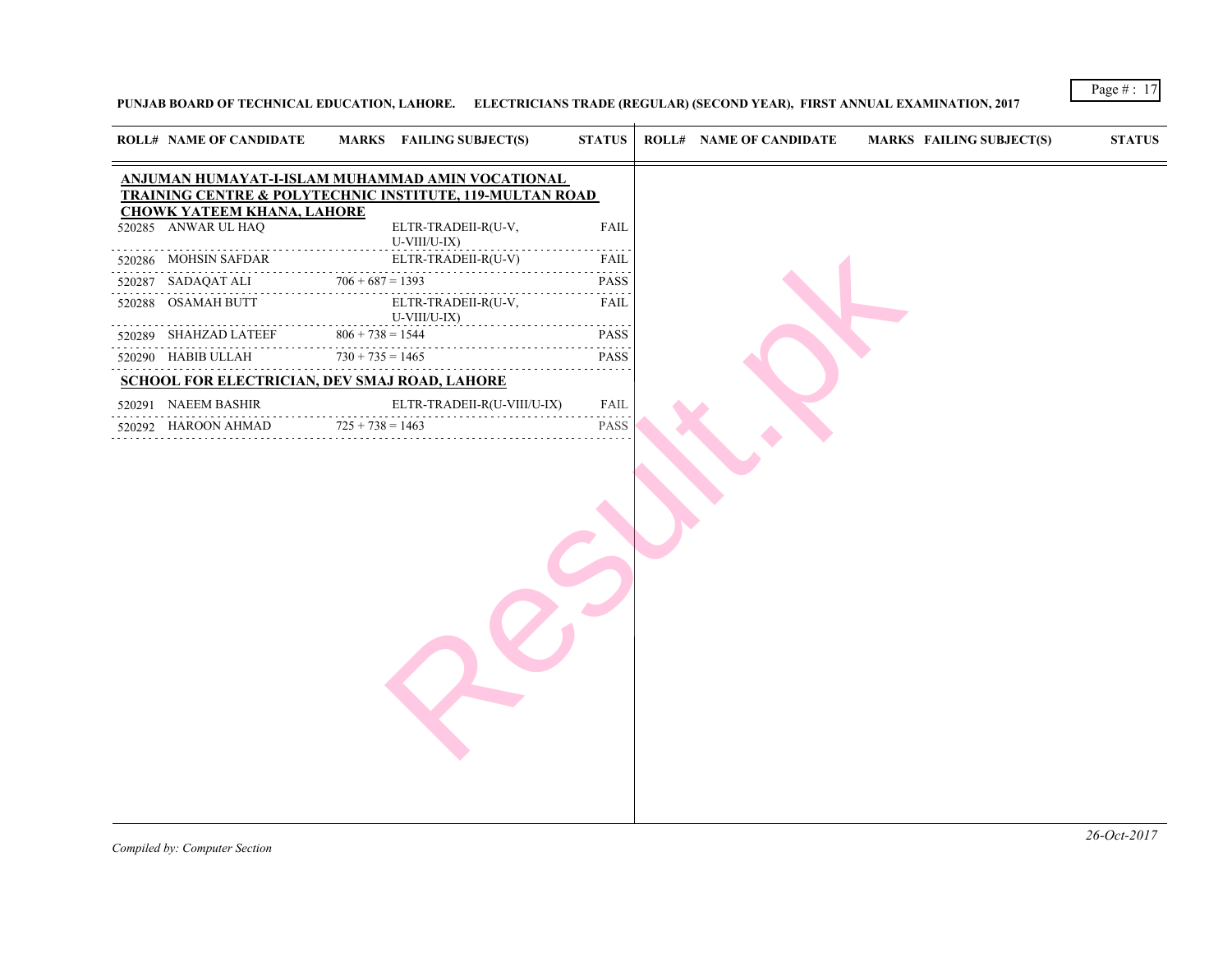### PUNJAB BOARD OF TECHNICAL EDUCATION, LAHORE. GENERAL FITTER TRADE (PRIVATE) (SECOND YEAR), FIRST ANNUAL EXAMI

| <b>ROLL# NAME OF CANDIDATE</b> |                    | <b>MARKS</b> FAILING SUBJECT(S) | STATUS | <b>ROLL# NAME OF CANDIDATE</b> | <b>MARKS FAIL</b> |
|--------------------------------|--------------------|---------------------------------|--------|--------------------------------|-------------------|
| PRIVATE CANDIDATE, , KASUR     |                    |                                 |        |                                |                   |
| 520293 MAJID ALI               | $628 + 563 = 1191$ |                                 | PASS   |                                |                   |
| 520294 MUHAMMAD UMAIR          |                    | UNIT V&VI UNIT VII& VIII        | FAIL   |                                |                   |
|                                |                    |                                 |        |                                |                   |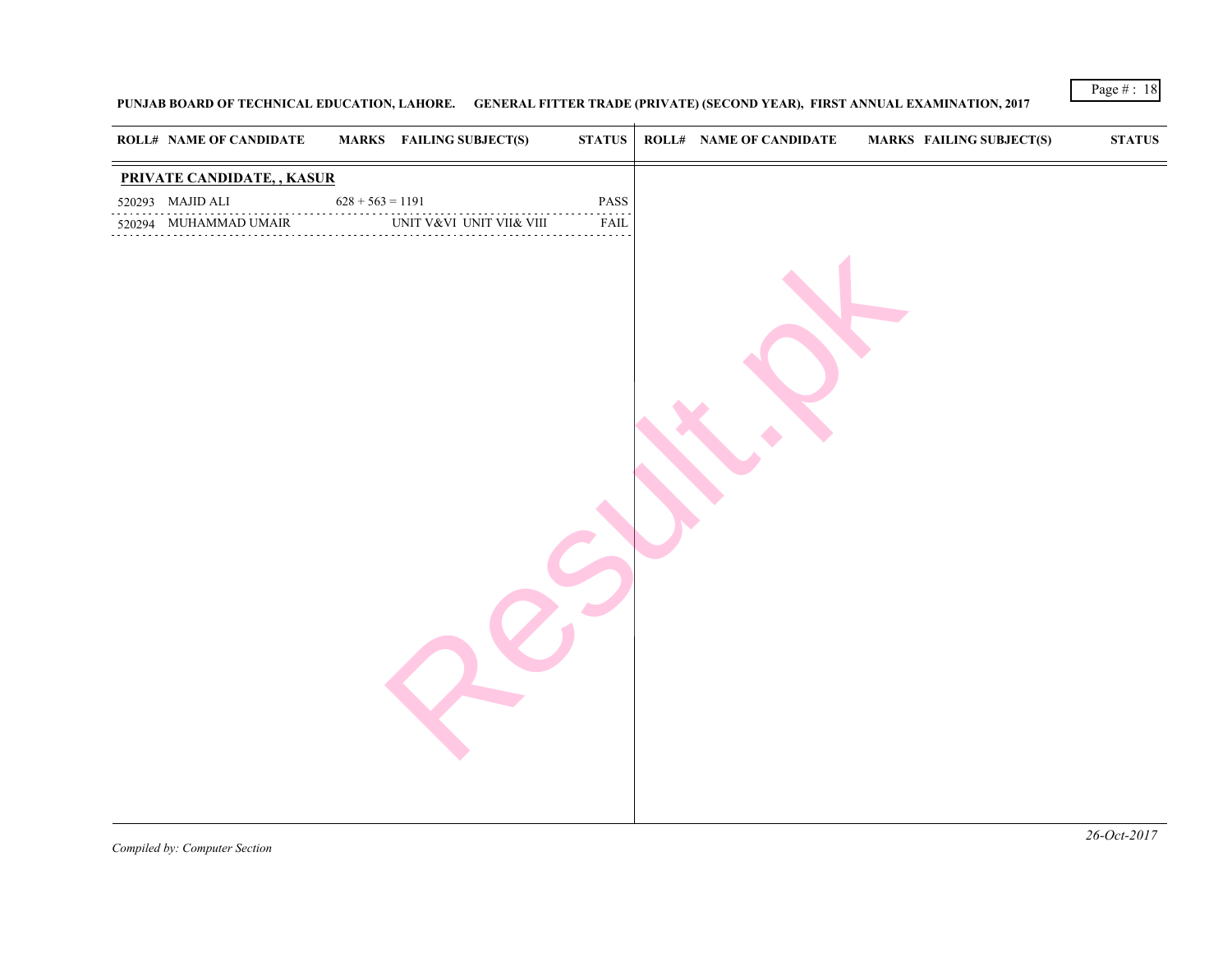### PUNJAB BOARD OF TECHNICAL EDUCATION, LAHORE. MACHINIST TRADE (PRIVATE) (SECOND YEAR), FIRST ANNUAL EXAMINATIO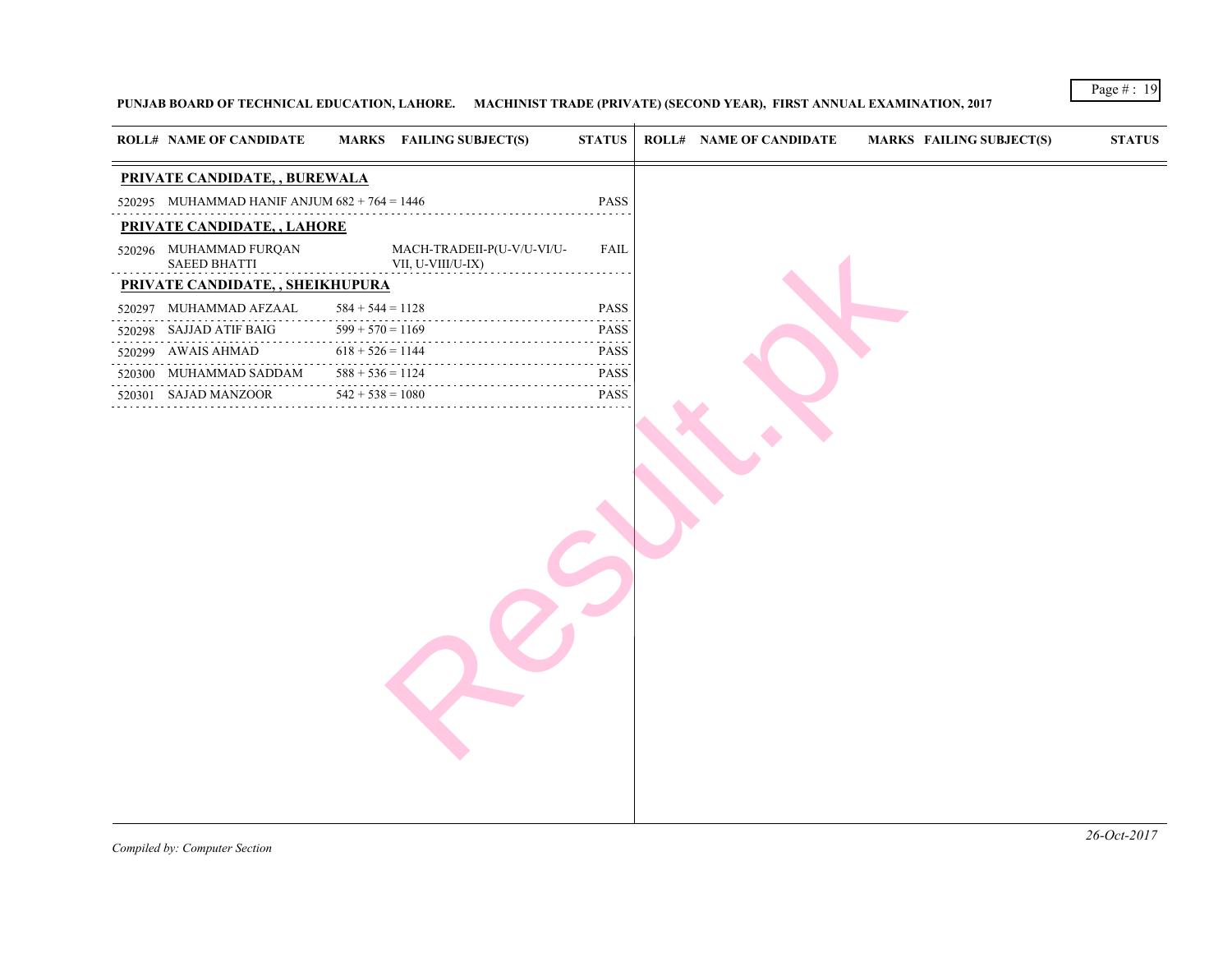## PUNJAB BOARD OF TECHNICAL EDUCATION, LAHORE. RADIO & TELEVISION SERVICING (PRIVATE) (SECOND YEAR), FIRST ANNUAL

| <b>ROLL# NAME OF CANDIDATE</b>                                                                                                                                                                                                                                                                                                                                                                                                                                                                                | <b>MARKS</b> FAILING SUBJECT(S) | $\boldsymbol{\text{STATUS}}$ | <b>ROLL# NAME OF CANDIDATE</b> | <b>MARKS FAIL</b> |  |
|---------------------------------------------------------------------------------------------------------------------------------------------------------------------------------------------------------------------------------------------------------------------------------------------------------------------------------------------------------------------------------------------------------------------------------------------------------------------------------------------------------------|---------------------------------|------------------------------|--------------------------------|-------------------|--|
| PRIVATE CANDIDATE, , CHAKWAL<br>$\begin{tabular}{ll} $520302$ & MALIK SHAKEEL AHMED \\ \hline \end{tabular} \begin{tabular}{ll} \multicolumn{2}{l}{{\bf ABSEN}}\\ \multicolumn{2}{l}{\textbf{ABSEN}}\\ \multicolumn{2}{l}{\textbf{ABSEN}}\\ \multicolumn{2}{l}{\textbf{ABSEN}}\\ \multicolumn{2}{l}{\textbf{ABSEN}}\\ \multicolumn{2}{l}{\textbf{ABSEN}}\\ \multicolumn{2}{l}{\textbf{ABSEN}}\\ \multicolumn{2}{l}{\textbf{ABSEN}}\\ \multicolumn{2}{l}{\textbf{ABSEN}}\\ \multicolumn{2}{l}{\textbf{ABSEN}}$ |                                 | $\operatorname{ABSENT}$      |                                |                   |  |
|                                                                                                                                                                                                                                                                                                                                                                                                                                                                                                               |                                 |                              |                                |                   |  |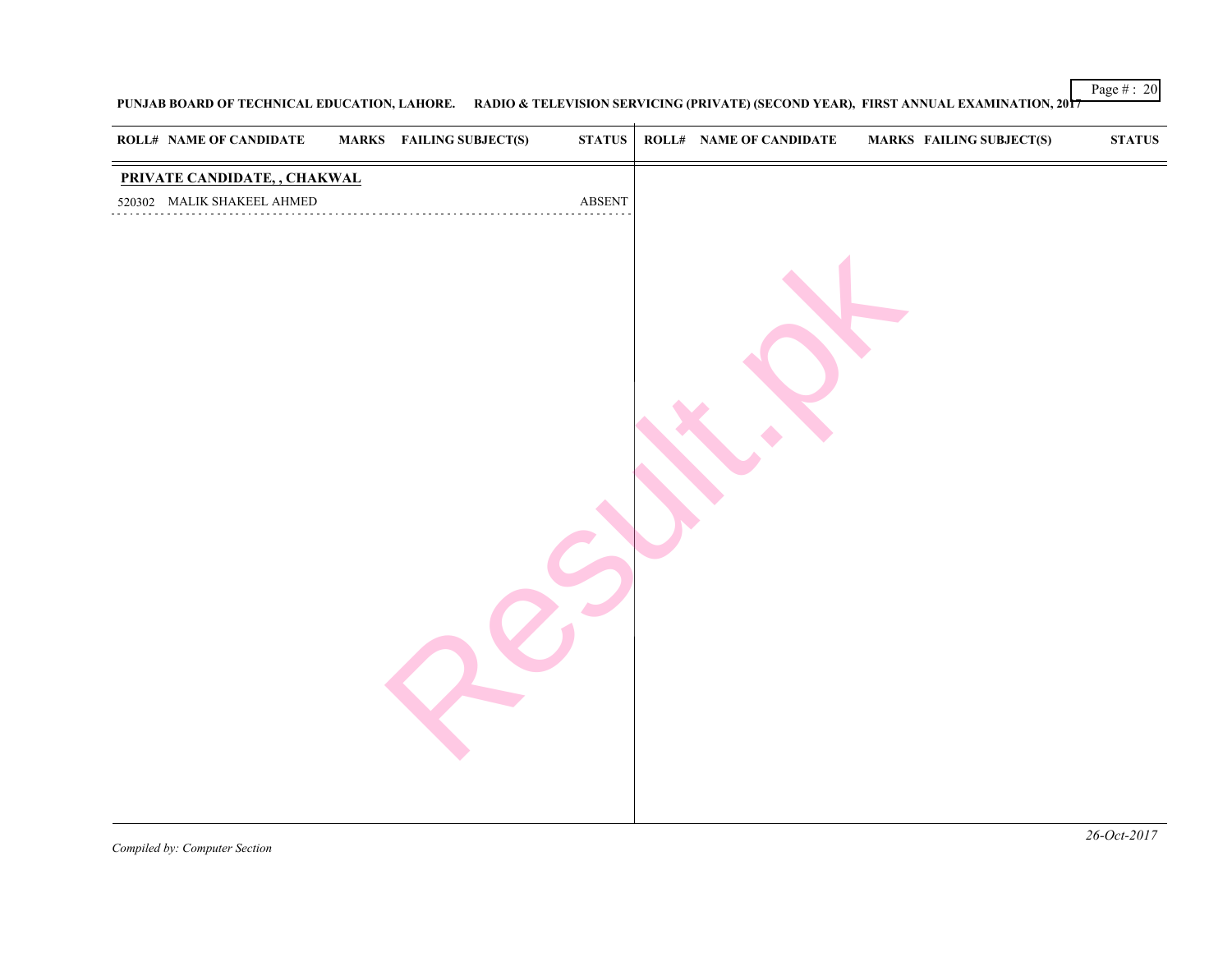PUNJAB BOARD OF TECHNICAL EDUCATION, LAHORE. REFRIGERATION AND AIR-CONDITIONING MECHANIC (PRIVATE) (SECOND Y **EXAMINATION, 2017**

| <b>ROLL# NAME OF CANDIDATE</b>                 | MARKS FAILING SUBJECT(S)                                                                                                                                                                                                                                                                                                                                                                                                                                                    | <b>STATUS</b> | <b>ROLL# NAME OF CANDIDATE</b>                                     | <b>MARKS FAIL</b> |
|------------------------------------------------|-----------------------------------------------------------------------------------------------------------------------------------------------------------------------------------------------------------------------------------------------------------------------------------------------------------------------------------------------------------------------------------------------------------------------------------------------------------------------------|---------------|--------------------------------------------------------------------|-------------------|
| PRIVATE CANDIDATE, , GUJRANWALA                |                                                                                                                                                                                                                                                                                                                                                                                                                                                                             |               | 520327 HAMID ALI                                                   | $666 + 573 = 123$ |
| 520303 SHAHID AZIZ                             | $623 + 643 = 1266$                                                                                                                                                                                                                                                                                                                                                                                                                                                          | <b>PASS</b>   | 520328 MUHAMMAD RIZWAN $590 + 524 = 111$                           |                   |
|                                                | 520304 HABIB ASHRAF MIRZA RACM-TRADEII-P(U-V/U-VI, U-VII/U-VIII)                                                                                                                                                                                                                                                                                                                                                                                                            | FAIL          | 520329 ABDUL REHMAN SHAHID $605 + 549 = 115$                       |                   |
|                                                | $U-VII/U-VIII)$                                                                                                                                                                                                                                                                                                                                                                                                                                                             |               | 520330 SHABIR AHMAD $590 + 605 = 119$ :                            |                   |
| 520305 MUHAMMAD HUZAIFA $615 + 656 = 1271$     | HAMMAD HUZAIFA 615 + 656 = 1271 PASS                                                                                                                                                                                                                                                                                                                                                                                                                                        | <b>PASS</b>   | 520331 MUHAMMAD NABEEL 580 + 513 = 109                             |                   |
| PRIVATE CANDIDATE, , LAHORE                    |                                                                                                                                                                                                                                                                                                                                                                                                                                                                             |               | 520332 MUHAMMAD SHAKEEL $630 + 511 = 114$                          |                   |
| 520306 NASIR ALI                               | RACM-TRADEII-P(U-V/U-VI,<br>$U-VII/U-VIII)$                                                                                                                                                                                                                                                                                                                                                                                                                                 | FAIL          | 520333 ALI HAMEED RA                                               | <b>RACI</b>       |
| 520307 SHAHZAD GILL $480 + 658 = 1138$         | $480 + 658 = 1138$ PASS                                                                                                                                                                                                                                                                                                                                                                                                                                                     | <b>PASS</b>   | 520334 BILAWAL WAZIR                                               |                   |
| 520308 MUHAMMAD BILAL IKRAM $655 + 563 = 1218$ |                                                                                                                                                                                                                                                                                                                                                                                                                                                                             | <b>PASS</b>   | 520425 ASHER MASIH                                                 | RACI<br>U-VII     |
| 520309 USAMA IJAZ                              |                                                                                                                                                                                                                                                                                                                                                                                                                                                                             |               | PRIVATE CANDIDATE, , MIAN CHANNU                                   |                   |
| 520310 MUHAMMAD FARHAN $535 + 533 = 1068$      | 520310 MUHAMMAD FARHAN $535 + 533 = 1068$ PASS                                                                                                                                                                                                                                                                                                                                                                                                                              | <b>PASS</b>   | 520335 SADAM HUSSAIN 595 + 671 = 126                               |                   |
|                                                | 520311 MUHAMMAD BILAL RACM-TRADEII-P(U-V/U-VI, U-IX, PR)                                                                                                                                                                                                                                                                                                                                                                                                                    | FAIL          | 520336 NADEEM SARWAR 643 + 678 = 132                               |                   |
|                                                |                                                                                                                                                                                                                                                                                                                                                                                                                                                                             |               | 520337 IKRAM ULLAH 570 + 634 = 120<br>520338 RAEES 577 + 665 = 124 |                   |
|                                                | $\begin{tabular}{llllll} \hline $520312$ & AYYAZ & $477+580=1057$ & \textbf{PASS} \\ \hline $520313$ & MUHAMMAD ADNAN & $395+422=817$ & \textbf{PASS} \\ \hline \end{tabular}$                                                                                                                                                                                                                                                                                              |               |                                                                    |                   |
|                                                | 520314 GULFAM TARIQ 580 + 407 = 987 PASS                                                                                                                                                                                                                                                                                                                                                                                                                                    |               | 520339 AQEEL JAMEEL RAC                                            | <b>RACI</b>       |
|                                                | 520315 MUHAMMAD IKRAM $425 + 462 = 887$ PASS                                                                                                                                                                                                                                                                                                                                                                                                                                |               | PRIVATE CANDIDATE,, MULTAN                                         |                   |
| 520316 MATTI ULLAH                             | TULL FAIL                                                                                                                                                                                                                                                                                                                                                                                                                                                                   |               | 520340 MUHAMMAD RAMZAN                                             | $595 + 661 = 125$ |
| 520317 ALI HAIDER                              | ER FULL FAIL                                                                                                                                                                                                                                                                                                                                                                                                                                                                |               | 520341 MUHAMMAD FAZIL R.                                           | <b>RACI</b>       |
|                                                |                                                                                                                                                                                                                                                                                                                                                                                                                                                                             |               | 520342 LATIF AHMAD $600 + 677 = 127$                               |                   |
|                                                | $\begin{tabular}{lllllllll} \hline 520318 & HUSSNAIN ABBASI & \multicolumn{2}{ l }{} \multicolumn{2}{ l }{} \multicolumn{2}{ l }{} & \multicolumn{2}{ l }{} \multicolumn{2}{ l }{} & \multicolumn{2}{ l }{} \multicolumn{2}{ l }{} & \multicolumn{2}{ l }{} \multicolumn{2}{ l }{} & \multicolumn{2}{ l }{} & \multicolumn{2}{ l }{} \multicolumn{2}{ l }{} & \multicolumn{2}{ l }{} \multicolumn{2}{ l }{} & \multicolumn{2}{ l }{} \$                                     |               | 520343 SHAHBAZ SABIR $548 + 658 = 120$                             |                   |
|                                                |                                                                                                                                                                                                                                                                                                                                                                                                                                                                             | <b>PASS</b>   | PRIVATE CANDIDATE, , RAWALPINDI                                    |                   |
|                                                | 520320 WAQAS AHMAD $433 + 441 = 874$ PASS                                                                                                                                                                                                                                                                                                                                                                                                                                   |               | 520344 HABIB UR REHMAN $540 + 684 = 122$                           |                   |
|                                                |                                                                                                                                                                                                                                                                                                                                                                                                                                                                             |               | 520345 ABID AYUB $620 + 723 = 134$                                 |                   |
|                                                | $\begin{tabular}{c c c} \hline 520321 & HASSAN AYAZ & RACM-TRADEll-P(U-V/U-VI) & FAIL \\ \hline \end{tabular} \begin{tabular}{c} \hline \multicolumn{3}{c} \multicolumn{3}{c} \multicolumn{3}{c} \multicolumn{3}{c} \multicolumn{3}{c} \multicolumn{3}{c} \multicolumn{3}{c} \multicolumn{3}{c} \multicolumn{3}{c} \multicolumn{3}{c} \multicolumn{3}{c} \multicolumn{3}{c} \multicolumn{3}{c} \multicolumn{3}{c} \multicolumn{3}{c} \multicolumn{3}{c} \multicolumn{3}{c}$ |               | 520346 AWAIS ANJUM $420 + 688 = 110$                               |                   |
|                                                | 520323 MUHAMMAD WAQAS ALI RACM-TRADEII-P(U-V/U-VI, PR)<br>PR)                                                                                                                                                                                                                                                                                                                                                                                                               | FAIL          | 520347 MUHAMMAD FAIZAN $505 + 658 = 116$<br>MALIK                  |                   |
| <b>ZAHEER</b>                                  | 520324 MUHAMMAD MUDASSAR RACM-TRADEII-P(U-V/U-VI,<br>$U-VII/U-VIII, PR$                                                                                                                                                                                                                                                                                                                                                                                                     | FAIL          | 520348 ATISHAM RAZA                                                | RACI              |
|                                                | 520325 GHULAM MURTAZA $580 + 630 = 1210$ PASS                                                                                                                                                                                                                                                                                                                                                                                                                               |               | 520349 MUHAMMAD ZEESHAN $610 + 669 = 127$                          |                   |
| 520326 IMRAN HUSSAIN $610 + 521 = 1131$        |                                                                                                                                                                                                                                                                                                                                                                                                                                                                             | <b>PASS</b>   | 520350 MUHAMMAD SAQIB $555 + 654 = 120$                            |                   |
|                                                |                                                                                                                                                                                                                                                                                                                                                                                                                                                                             |               |                                                                    |                   |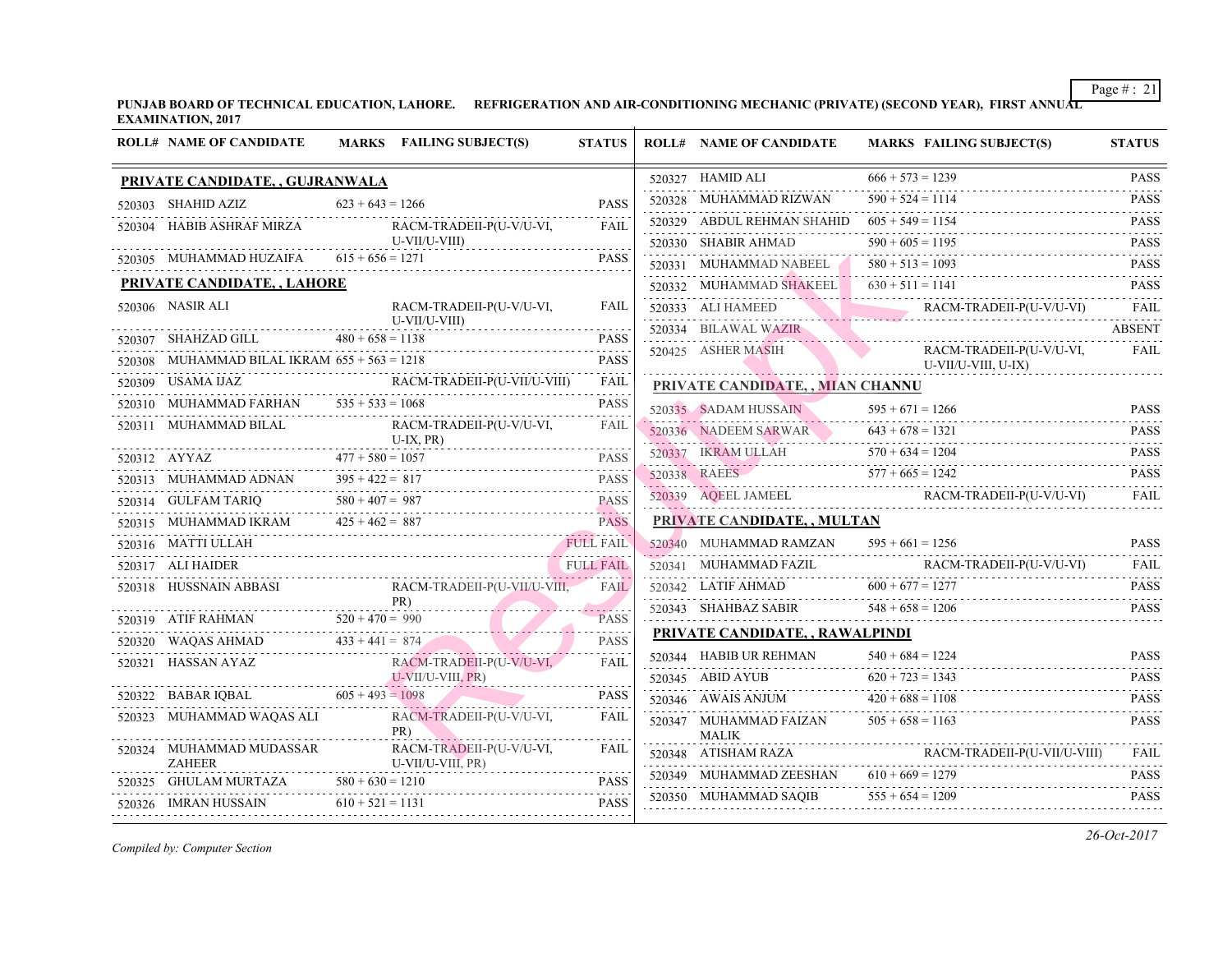PUNJAB BOARD OF TECHNICAL EDUCATION, LAHORE. REFRIGERATION AND AIR-CONDITIONING MECHANIC (PRIVATE) (SECOND Y **EXAMINATION, 2017**  $\overline{1}$ 

| <b>ROLL# NAME OF CANDIDATE</b>                      |                    | <b>MARKS</b> FAILING SUBJECT(S)                 | <b>STATUS</b>                | <b>ROLL# NAME OF CANDIDATE</b> | <b>MARKS FAIL</b> |
|-----------------------------------------------------|--------------------|-------------------------------------------------|------------------------------|--------------------------------|-------------------|
| 520351 MUHAMMAD EHTASHAM                            |                    | RACM-TRADEII-P(U-V/U-VI,<br>U-VII/U-VIII, U-IX) | FAIL                         |                                |                   |
| 520352 MUHAMMAD REHAN                               | $510 + 620 = 1130$ | .                                               | $- - - - - -$<br><b>PASS</b> |                                |                   |
| 520353 HAMZA ZAFAR                                  | $580 + 663 = 1243$ |                                                 | الداعات عامات<br>PASS        |                                |                   |
| 520354 USMAN SIDDIQUE                               |                    | RACM-TRADEII-P(U-V/U-VI,<br>U-VII/U-VIII, U-IX) | .<br>FAIL                    |                                |                   |
| 520355 WAQAS RAZAQAT                                | $501 + 677 = 1178$ |                                                 | ------<br>PASS<br>.          |                                |                   |
| 520356 MUHAMMAD TAYYAB<br>$U-IX$ )<br><b>JAVAID</b> |                    | RACM-TRADEII-P(U-V/U-VI,                        | FAIL                         |                                |                   |
|                                                     |                    |                                                 |                              |                                |                   |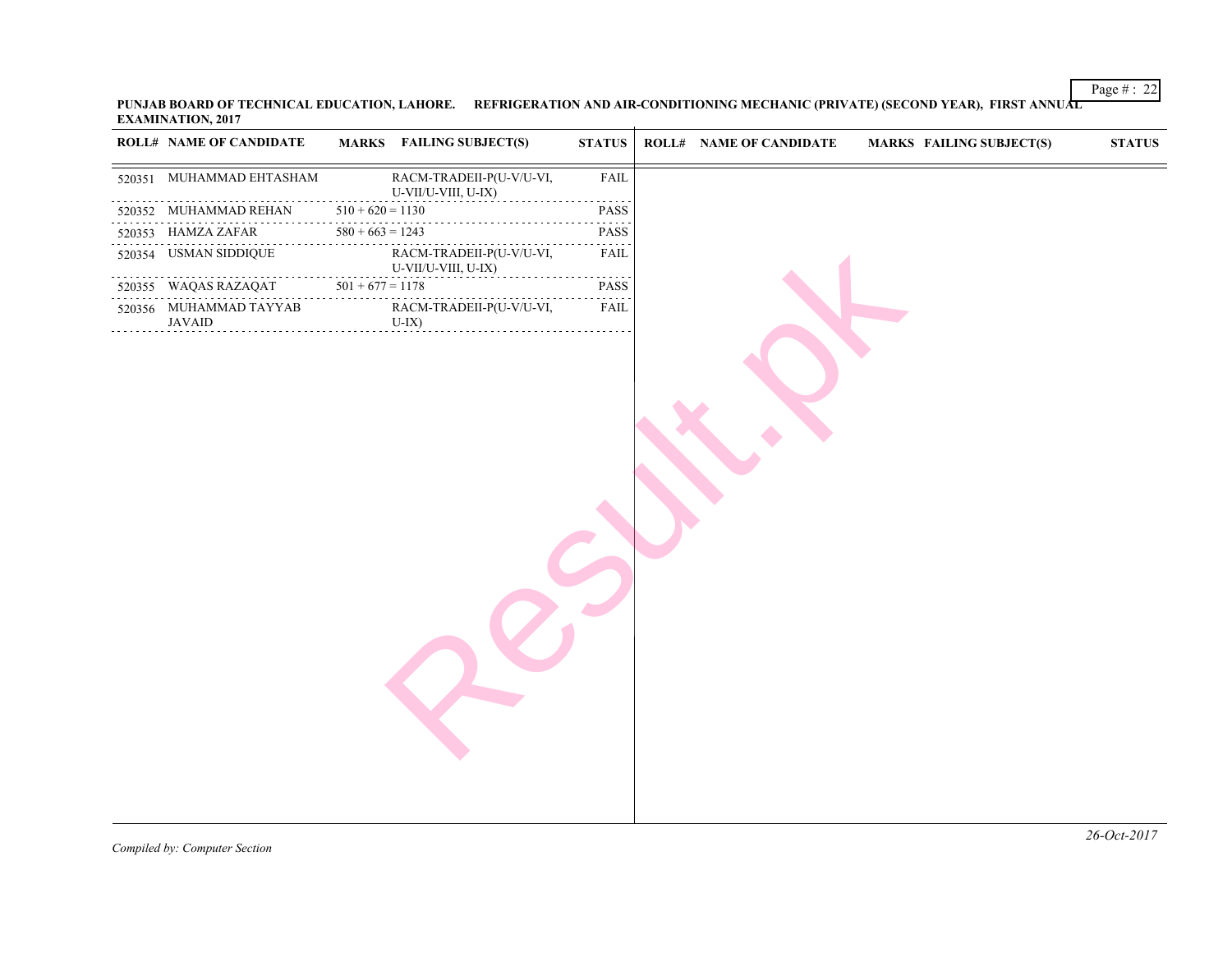PUNJAB BOARD OF TECHNICAL EDUCATION, LAHORE. REFRIGERATION AND AIR-CONDITIONING MECHANIC (REGULAR) (SECOND **Y EXAMINATION, 2017**

⊤

| <b>ROLL# NAME OF CANDIDATE</b>                 |                    | MARKS FAILING SUBJECT(S)                                                                                                                                                                                                                   | <b>STATUS</b>                                  | <b>ROLL# NAME OF CANDIDATE</b>                                           | <b>MARKS FAIL</b>    |
|------------------------------------------------|--------------------|--------------------------------------------------------------------------------------------------------------------------------------------------------------------------------------------------------------------------------------------|------------------------------------------------|--------------------------------------------------------------------------|----------------------|
|                                                |                    | PAKISTAN INSTITUTE OF TECHNOLOGY, NEAR G.C.C 505 ROAD,                                                                                                                                                                                     |                                                | 520383 MUHAMMAD IJAZ AHMAD                                               | <b>RACI</b>          |
| <b>BUREWALA</b>                                |                    |                                                                                                                                                                                                                                            |                                                | 520384 MATEEN SAJJAD $733 + 718 = 145$                                   |                      |
| 520357 MUHAMMAD ISLAM AFZAL $887 + 909 = 1796$ |                    |                                                                                                                                                                                                                                            | <b>PASS</b>                                    | 520385 MUHAMMAD UMAIR $603 + 630 = 123$                                  |                      |
| 520358 AHSAN ALI                               |                    | NALI RACM-TRADEII-R(U-V/U-VI) FAIL                                                                                                                                                                                                         |                                                | ANJUMAN HUMAYAT-I-ISLAM MUHAMMAI                                         |                      |
|                                                |                    | 520359 SHAHID SADDIQUE $860 + 848 = 1708$ PASS                                                                                                                                                                                             | <b>PASS</b>                                    | <b>TRAINING CENTRE &amp; POLYTECHNIC INSTI</b>                           |                      |
|                                                |                    | $\begin{tabular}{c c c} \hline $520360$ & ASIF JAVED & RACM-TRADEll-R(U-VII/U-VIII) & FAIL \\ \hline \end{tabular} \begin{tabular}{c c c c} \hline \multicolumn{3}{c c }{\bf{FACM-TRADEll-R(U-VII/U-VIII)} & FAIL \\ \hline \end{tabular}$ | FAIL                                           | <b>CHOWK YATEEM KHANA, LAHORE</b>                                        |                      |
|                                                |                    |                                                                                                                                                                                                                                            | <b>PASS</b>                                    | 520386 AJAZ UL HAQ                                                       | <b>RACI</b><br>U-VII |
|                                                |                    | 520362 GHULAM ABBAS RACM-TRADEII-R(U-V/U-VI)                                                                                                                                                                                               | FAIL                                           | 520387 AHMAD KAMAL 724 + 694 = 1411                                      |                      |
|                                                |                    | 520363 MUHAMMAD SHAHZAD RACM-TRADEII-R(U-V/U-VI) FAIL                                                                                                                                                                                      |                                                | 520388 AWAIS ASHRAF 680 + 730 = 141                                      |                      |
| 520364 MUHAMMAD TAHIR $883 + 916 = 1799$       |                    |                                                                                                                                                                                                                                            | <b>PASS</b>                                    | 520389 MUHAMMAD ASHFAQ $613 + 704 = 131$                                 |                      |
|                                                |                    | RACM-TRADEII-R(U-V/U-VI)<br>520365 ABDUL WAHEED RACM-TRADEII-R(U-V/U-VI) FAIL                                                                                                                                                              |                                                | 520390 FAKHAR MAHMOOD 635 + 713 = 134                                    |                      |
| 520366 SOHAIB ANJUM $794 + 841 = 1635$         |                    |                                                                                                                                                                                                                                            | <b>PASS</b>                                    | 520391 FAHIM MEHMOOD RA                                                  | <b>RACI</b>          |
| 520367 MUHAMMAD ISHTIAQ                        |                    | RACM-TRADEII-R(U-V/U-VI,<br>U-VII/U-VIII, U-IX, PR)                                                                                                                                                                                        | FAIL                                           | 520392 TALHA                                                             | <b>RACI</b><br>U-VI  |
| 520368 MUHAMMAD LUQMAN<br>AFZAL                |                    | RACM-TRADEII-R(U-V/U-VI,<br>U-VII/U-VIII)                                                                                                                                                                                                  | FAIL                                           | 520393 NAEEM AFZAL RA                                                    | <b>RACI</b>          |
| 520369 USAMA<br>\<br>                          |                    | RACM-TRADEII-R(U-V/U-VI)                                                                                                                                                                                                                   | FAIL                                           | 520394 ALI HAMAD                                                         | <b>RACI</b><br>U-VII |
| 520370 SAJJAD BASHIR                           |                    | RACM-TRADEII-R(U-V/U-VI,<br>U-VII/U-VIII)                                                                                                                                                                                                  | <b><i>Charles Committee</i></b><br><b>FAIL</b> | 520395 MUHAMMAD SHAHZAD<br>RIAZ.                                         | <b>RACI</b>          |
| 520371 INAM-UR-REHMAN                          |                    | RACM-TRADEII-R(U-V/U-VI,<br>U-VII/U-VIII, U-IX, PR)                                                                                                                                                                                        | <b>FAIL</b><br>. <u>.</u>                      | 520396 HAFIZ MUHAMMAD HAMZA<br>ASIF                                      | <b>RACI</b>          |
| 520372 HASSANULLAH SHEIKH $811 + 878 = 1689$   |                    | SANULLAH SHEIKH 811 + 878 = 1689 PASS                                                                                                                                                                                                      | <b>PASS</b>                                    | 520397 YOUSUF AZAM $656 + 682 = 133$                                     |                      |
| 520373 ABDUL MATEEN $760 + 728 = 1488$         |                    | PASS                                                                                                                                                                                                                                       |                                                | 520398 USAMA NADEEM RAC                                                  | <b>RACI</b>          |
| 520374 ALI RAZA                                |                    | 520374 ALI RAZA RACM-TRADEII-R(U-V/U-VI) FAIL                                                                                                                                                                                              |                                                | 520399 SADI AHMAD                                                        | <b>RACI</b>          |
|                                                |                    | 520375 AHMAD ALI $762 + 758 = 1520$                                                                                                                                                                                                        | <b>PASS</b><br>.                               | 520400 MUHAMMAD ADEEL $642 + 669 = 131$                                  |                      |
|                                                |                    | 520376 MUHAMMAD IMRAN RACM-TRADEII-R(U-VII/U-VIII)                                                                                                                                                                                         | FAIL                                           | 520401 NAWAZ MAHMOOD $755 + 750 = 150$                                   |                      |
| 520377 MUHAMMAD SUFYAN $745 + 681 = 1426$      |                    | 520377 MUHAMMAD SUFYAN $745 + 681 = 1426$ PASS                                                                                                                                                                                             |                                                | 520402 MUHAMMAD HUSSAIN                                                  | $683 + 708 = 139$    |
| 520378 USMAN JAMIL                             | $713 + 707 = 1420$ |                                                                                                                                                                                                                                            | <b>PASS</b>                                    | SUHAIL                                                                   |                      |
| 520379 MUHAMMAD ZUBAIR<br><b>MONNAS</b>        | $741 + 700 = 1441$ |                                                                                                                                                                                                                                            | <b>PASS</b>                                    | 520403 MUZAMMIL $705 + 763 = 146$<br>520404 TALHA AMIR $694 + 697 = 139$ |                      |
|                                                |                    | 520380 MUHAMMAD ASIF $771 + 777 = 1548$ PASS                                                                                                                                                                                               | <b>PASS</b>                                    | 520405 EJAZ ILYAS 715 + 664 = 137                                        |                      |
| 520381 IMTIAZ HUSSAIN $762 + 740 = 1502$       |                    | 502 PASS                                                                                                                                                                                                                                   | <b>PASS</b>                                    |                                                                          |                      |
| 520382 AFSHAR HAIDER                           | $841 + 844 = 1685$ |                                                                                                                                                                                                                                            | <b>PASS</b>                                    | 520406 ALI SHAIR $710 + 736 = 144$                                       |                      |
|                                                |                    |                                                                                                                                                                                                                                            |                                                |                                                                          |                      |